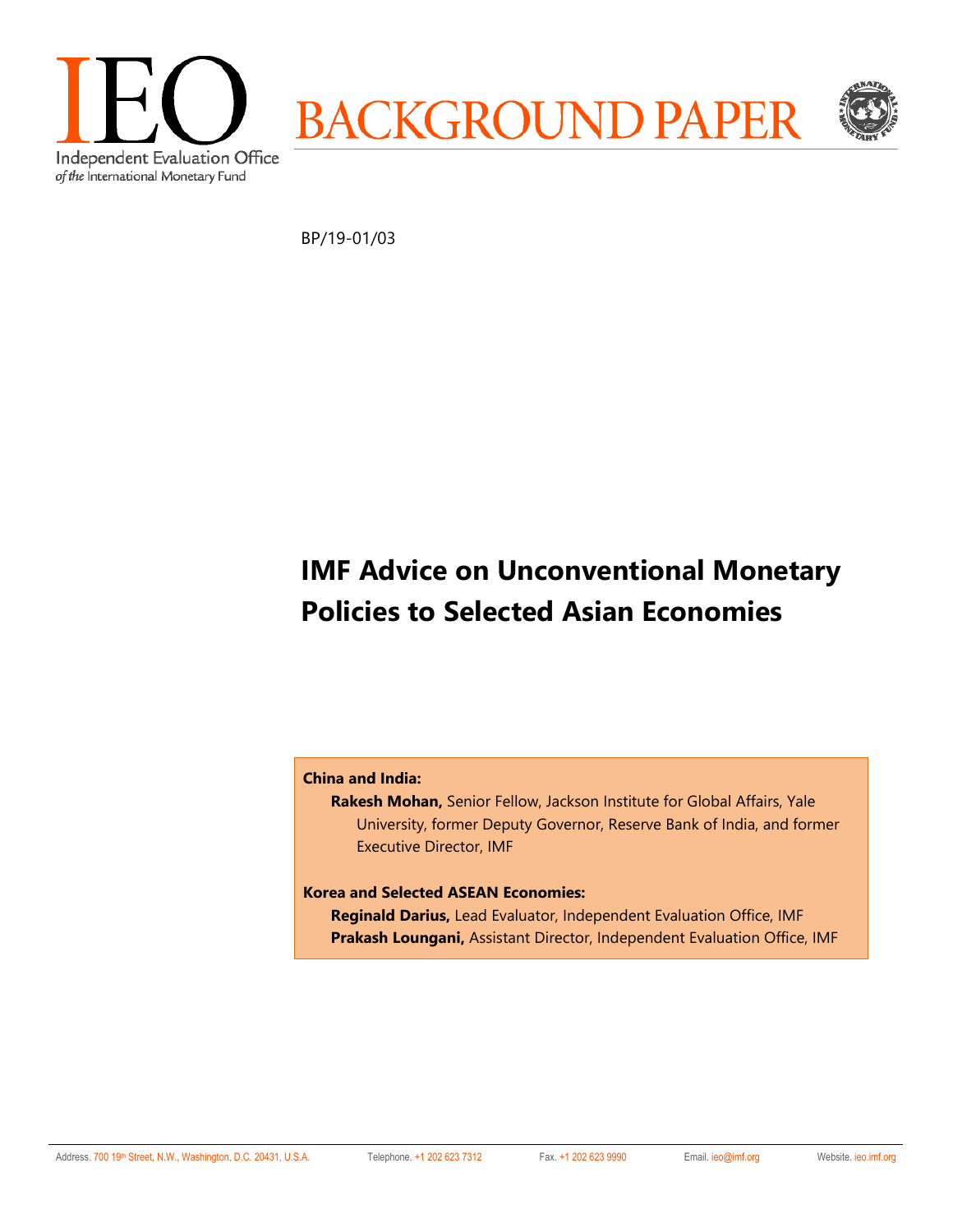## **IEO Background Paper**

Independent Evaluation Office *of the* International Monetary Fund

IMF Advice on Unconventional Monetary Policies to Selected Asian Economies

May 14, 2019

The views expressed in this Background Paper are those of the authors and do not necessarily represent those of the IEO, the IMF, or IMF policy. Background Papers report analyses related to the work of the IEO and are published to elicit comments and to further debate.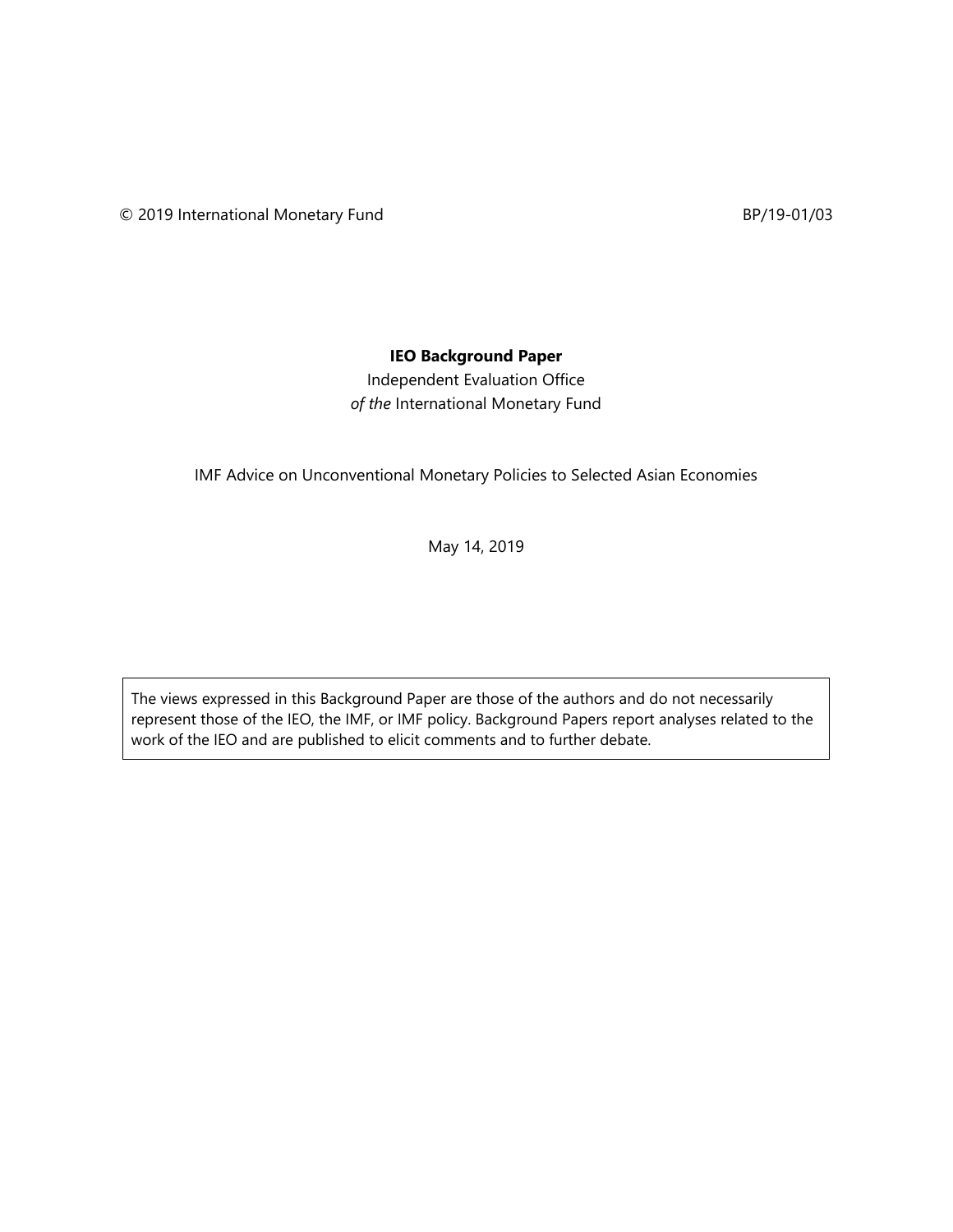| Contents                                                                                             | Page |
|------------------------------------------------------------------------------------------------------|------|
|                                                                                                      | iv   |
|                                                                                                      |      |
|                                                                                                      |      |
|                                                                                                      |      |
|                                                                                                      |      |
|                                                                                                      |      |
|                                                                                                      |      |
|                                                                                                      |      |
|                                                                                                      |      |
|                                                                                                      |      |
|                                                                                                      |      |
|                                                                                                      |      |
|                                                                                                      |      |
| <b>Figures</b>                                                                                       |      |
|                                                                                                      |      |
|                                                                                                      |      |
|                                                                                                      |      |
| 4. India: Capital Inflows, Stock Market, Exchange Rate, and International Reserves ______________ 11 |      |
|                                                                                                      |      |
|                                                                                                      |      |
|                                                                                                      |      |
|                                                                                                      |      |
|                                                                                                      |      |
|                                                                                                      |      |
|                                                                                                      |      |
| Figures                                                                                              |      |
|                                                                                                      |      |
|                                                                                                      | 22   |
|                                                                                                      |      |
|                                                                                                      | 33   |
|                                                                                                      |      |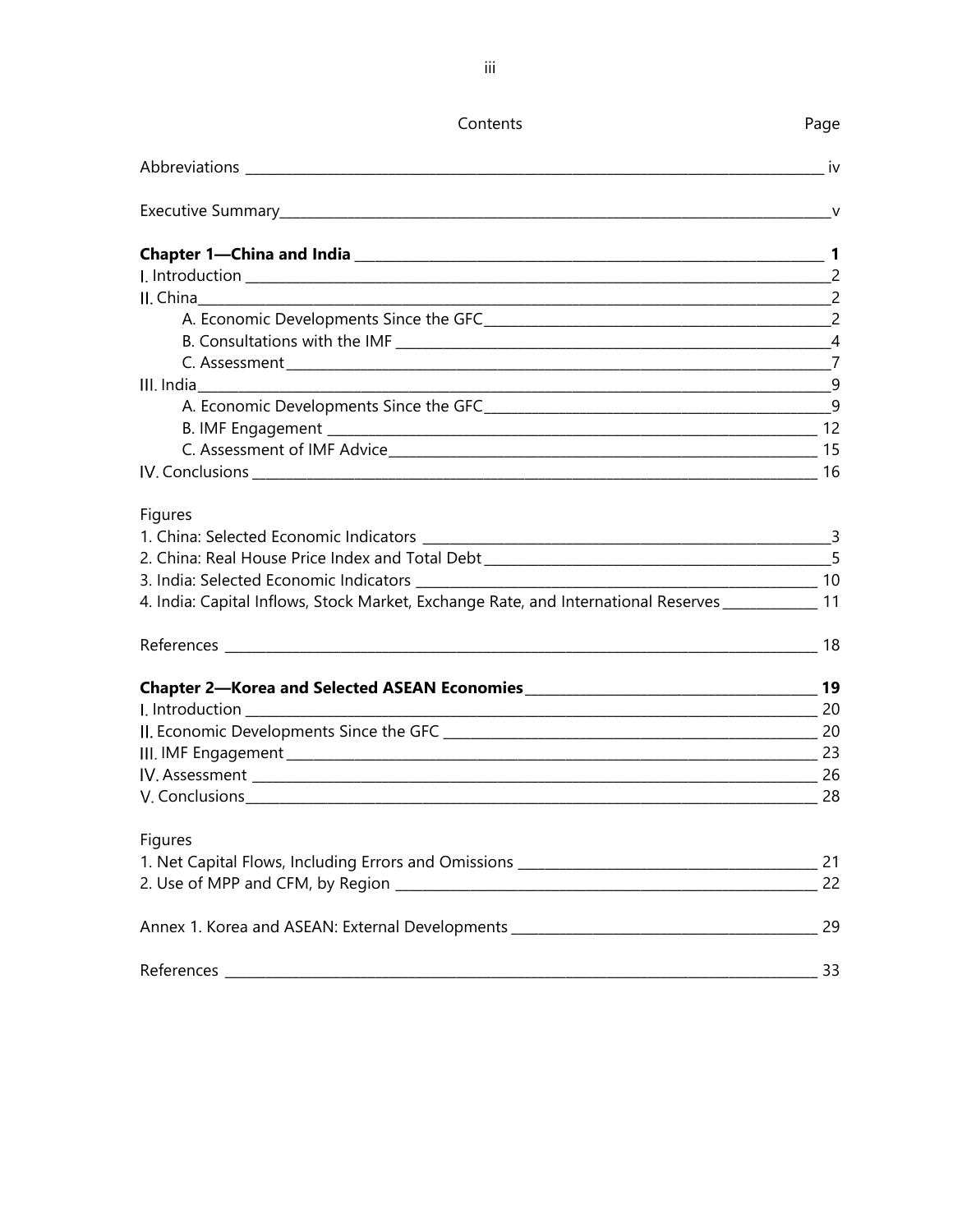#### **ABBREVIATIONS**

| AE          | advanced economy                                             |
|-------------|--------------------------------------------------------------|
| ASEAN5      | Indonesia, Malaysia, the Philippines, Singapore and Thailand |
| <b>CFM</b>  | capital flow management measure                              |
| EM          | emerging market                                              |
| <b>FCL</b>  | flexible credit line                                         |
| Fed         | Federal Reserve (United States)                              |
| <b>FDI</b>  | foreign direct investment                                    |
| <b>FSAP</b> | Financial Sector Assessment Program                          |
| FX.         | foreign exchange                                             |
| GDP         | gross domestic product                                       |
| <b>GFC</b>  | <b>Global Financial Crisis</b>                               |
| IV          | <b>Institutional View</b>                                    |
| <b>LDR</b>  | loan-to-deposit ratio                                        |
| <b>LTV</b>  | loan-to-value                                                |
| MAE         | major advanced economy                                       |
| <b>MPP</b>  | macroprudential policies                                     |
| <b>NEER</b> | nominal effective exchange rate                              |
| PBOC        | People's Bank of China                                       |
| QE          | quantitative easing                                          |
| <b>RBI</b>  | Reserve Bank of India                                        |
| <b>SARB</b> | South African Reserve Bank                                   |
| SARTTAC     | South Asia Regional Training and Technical Assistance Center |
| <b>SDR</b>  | <b>Special Drawing Rights</b>                                |
| <b>UMP</b>  | unconventional monetary policies                             |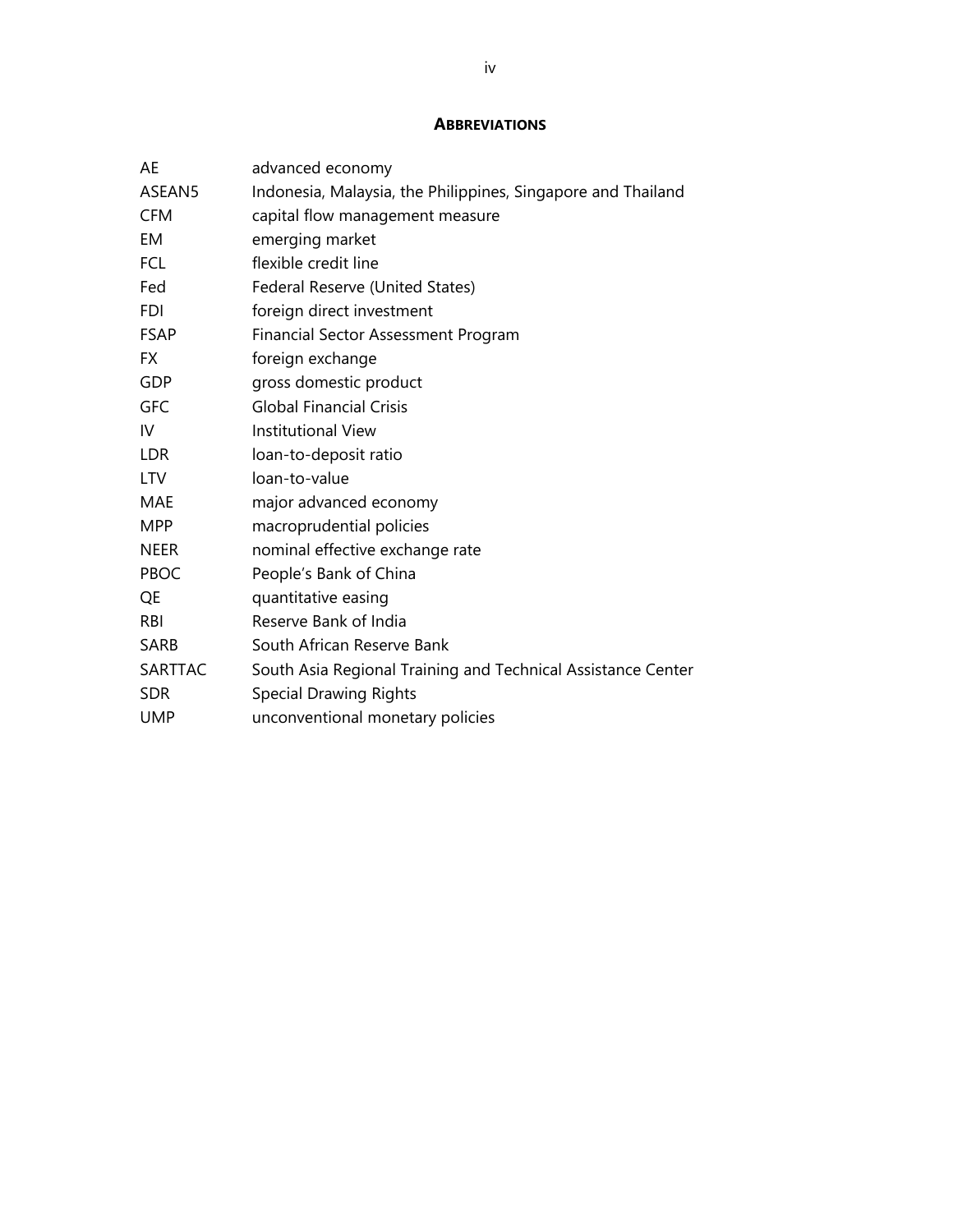#### **EXECUTIVE SUMMARY**

This paper assesses IMF advice to Asian economies (China, India, Korea, and the ASEAN5— Indonesia, Malaysia, the Philippines, Singapore, and Thailand) on dealing with the spillovers from unconventional monetary policies in the major advanced economies. It also describes how authorities in the region viewed IMF efforts to promote international policy cooperation.

**IMF advice:** At the start of the Global Financial Crisis (GFC), the IMF endorsed the monetary and fiscal stimulus provided by these economies and the use in some countries of foreign exchange intervention to offset capital outflows. As these economies recovered quickly, the IMF advocated rolling back the stimulus and turned its focus to advice on managing capital inflows. Staff were generally sympathetic to the use of capital flow management measures (CFMs) to deal with capital flow volatility, and particularly so after the 2012 adoption of the Institutional View (IV) on such measures, and also provided advice on the use of macroprudential policies.

**Assessment:** Authorities in Asia felt that the Fund had provided valuable advice and had acted on many fronts to help Asian emerging markets cope with the effects of the GFC and adoption of UMP by the major advanced economies. The Fund's increased openness to CFMs was appreciated by the authorities and seen as a validation of policy frameworks they had put in place before the GFC. Its work to support China's market reforms in the face of a challenging external environment was also greatly valued. The Asian authorities recognized the efforts that went into the spillover reports and the launch of the FCL, even though these countries had not in the end used the FCL option.

Officials and outside observers also noted several ways in which IMF advice could be improved:

- First, to be of greater value added to central banks, Article IV consultations and other engagements with the Fund should bring greater depth in monetary policy issues. They would also benefit from greater discussion and sharing of cross-country experience. High turnover of mission chiefs and staff on country teams was flagged as hampering the development of deep expertise and strong relationships, so that the Fund was not the first port of call when officials sought outside advice.
- Second, officials—particularly in the ASEAN5—felt that the IV did not truly expand the choice set of policies that could be used with the Fund's blessing as the restrictions placed on the use of CFMs were very limiting; officials preferred an approach that recognized the preemptive role that CFMs could play as part of a broad toolkit of measures. Moreover, the labeling by the Fund of certain measures that the authorities view as taken for financial stability considerations or for social objectives as CFMs proved to be an irritant in the Fund's dialogue with these countries.
- Third, it was felt that the IMF's spillover work had not fully succeeded in capturing the challenges for policymakers arising from volatile capital flows and that it needed to delve deeper into the impact on emerging markets through financial channels to be of greater policy relevance.
- Fourth, officials observed that design issues and stigma concerns continued to limit Asian interest in IMF contingent financing instruments.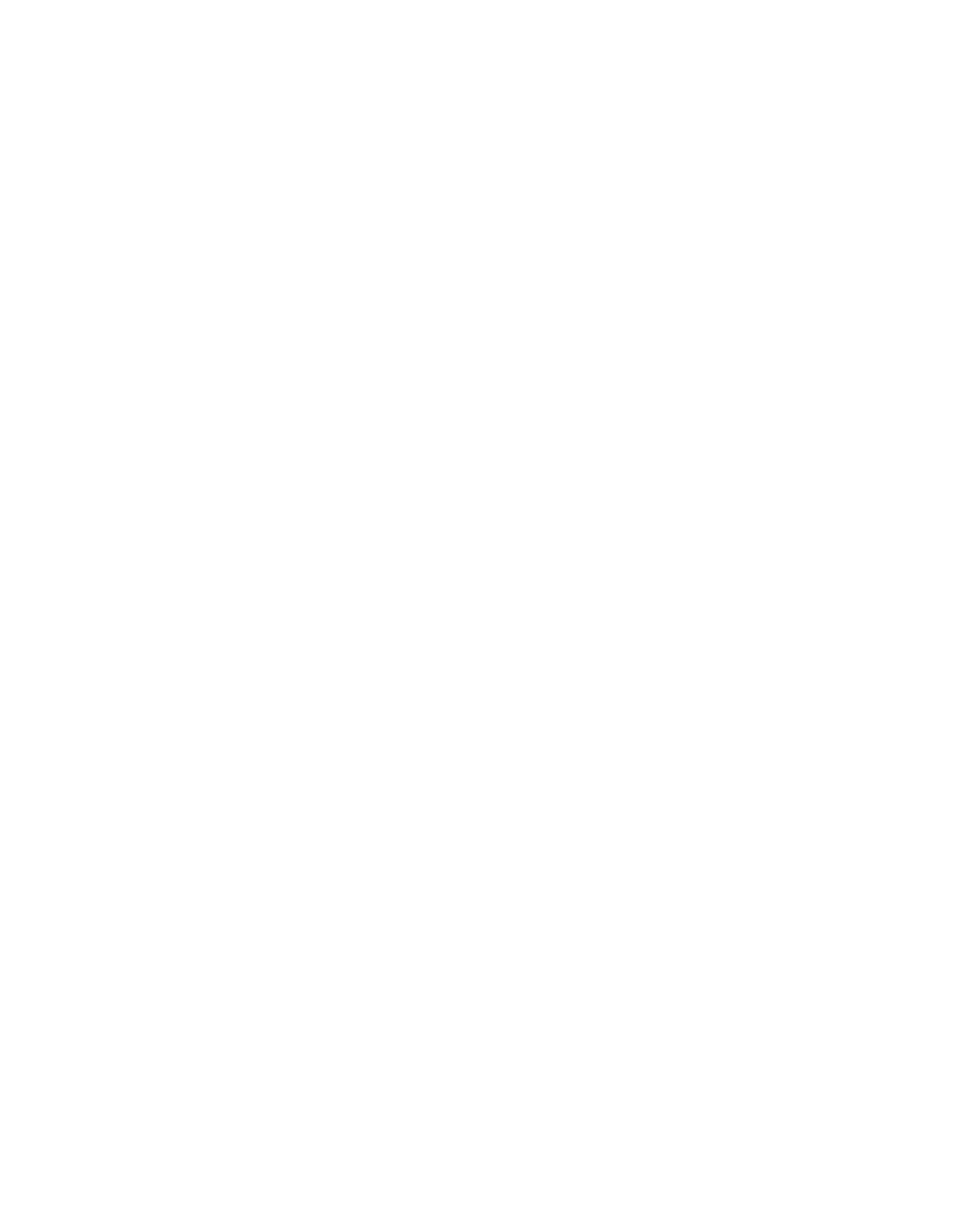# **Chapter 1—China and India**

**Rakesh Mohan\***

<sup>\*</sup> Senior Fellow, Jackson Institute for Global Affairs, Yale University; former Deputy Governor, Reserve Bank of India; and former Executive Director, IMF.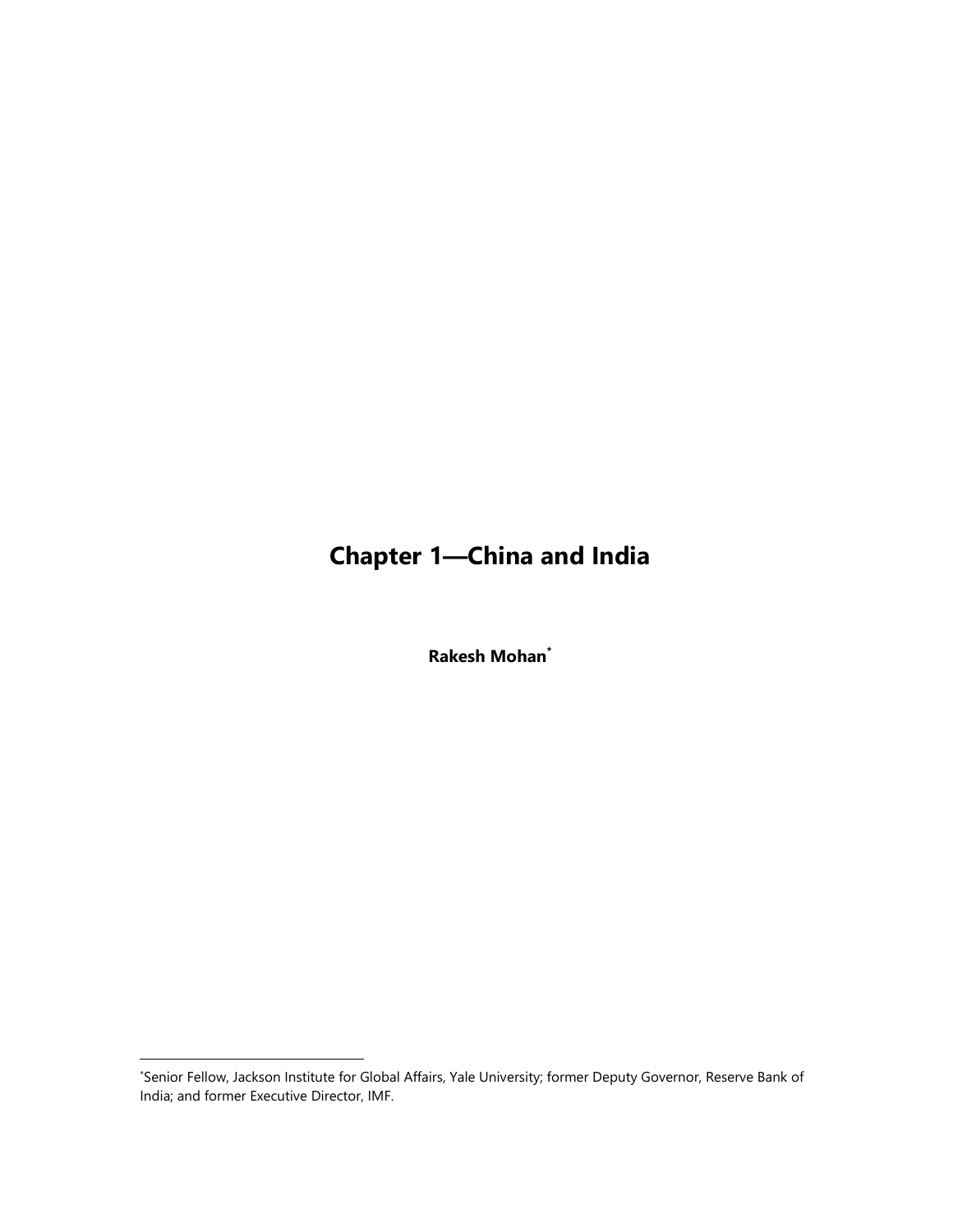## **I.** INTRODUCTION

1. This chapter evaluates IMF advice to China and India on how to deal with the consequences of the unconventional monetary policies (UMP) adopted in the major advanced economies (MAEs) over the past decade, especially volatile capital flows. Emerging markets (EMs) were facing large capital flows already prior to the Global Financial Crisis (GFC), amid declining interest rates in AEs, particularly in the United States after the dot-com crash of 2000–02. During the subsequent years up to mid-2008, many EMs, including China and India, took measures to manage these flows, including capital flow management measures (CFMs) and significant foreign exchange intervention. Their responses to the GFC involved deploying policies with which they already had some experience. Nevertheless, the developments of the past decade proved more challenging than expected, given that the crisis was much more serious than anticipated and the global economic recovery weaker. As a result, UMP, initially perceived to be temporary, have persisted for many years.

2. In assessing how IMF staff helped China and India navigate these challenges, this chapter evaluates the advice provided on policy options including on CFMs; whether the technical expertise of IMF staff was useful to central banks in these countries; how IMF staff tailored advice to the circumstances of each country; and the extent to which the IMF played the role of a trusted advisor to these countries.

3. The assessment is based on desk review of the annual Article IV reports conducted by IMF staff for China and India between 2008 and 2017 and related documents, such as transcripts of press conferences by IMF mission chiefs; spillover reports; speeches and statements by IMF management; and internal Fund documents. The desk review was complemented by interviews with many IMF staff on the country teams for China and India (including nearly all mission chiefs over the past decade); with current and former officials at the central banks and other agencies; and with experts in academia and at think tanks.

### **CHINA**

## **A. Economic Developments Since the GFC**

4. China's macroeconomic performance prior to the GFC was very strong. Its annual growth rate exceeded 10 percent in the five years preceding 2008; its current account surplus increased from less than 3 percent of GDP before 2003 to almost 10 percent by 2007; and its foreign exchange reserves rose from around USD 400 billion in 2003 to more than USD 2 trillion in 2008, when it also had a healthy fiscal balance.

5. The Chinese economy was significantly affected by the GFC (Figure 1). In response, China eased monetary policy through lower interest rates and quantitative measures to increase credit, initiated a large fiscal stimulus to finance infrastructure investment and support individual industries, and introduced some consumption subsidies. The earlier move toward greater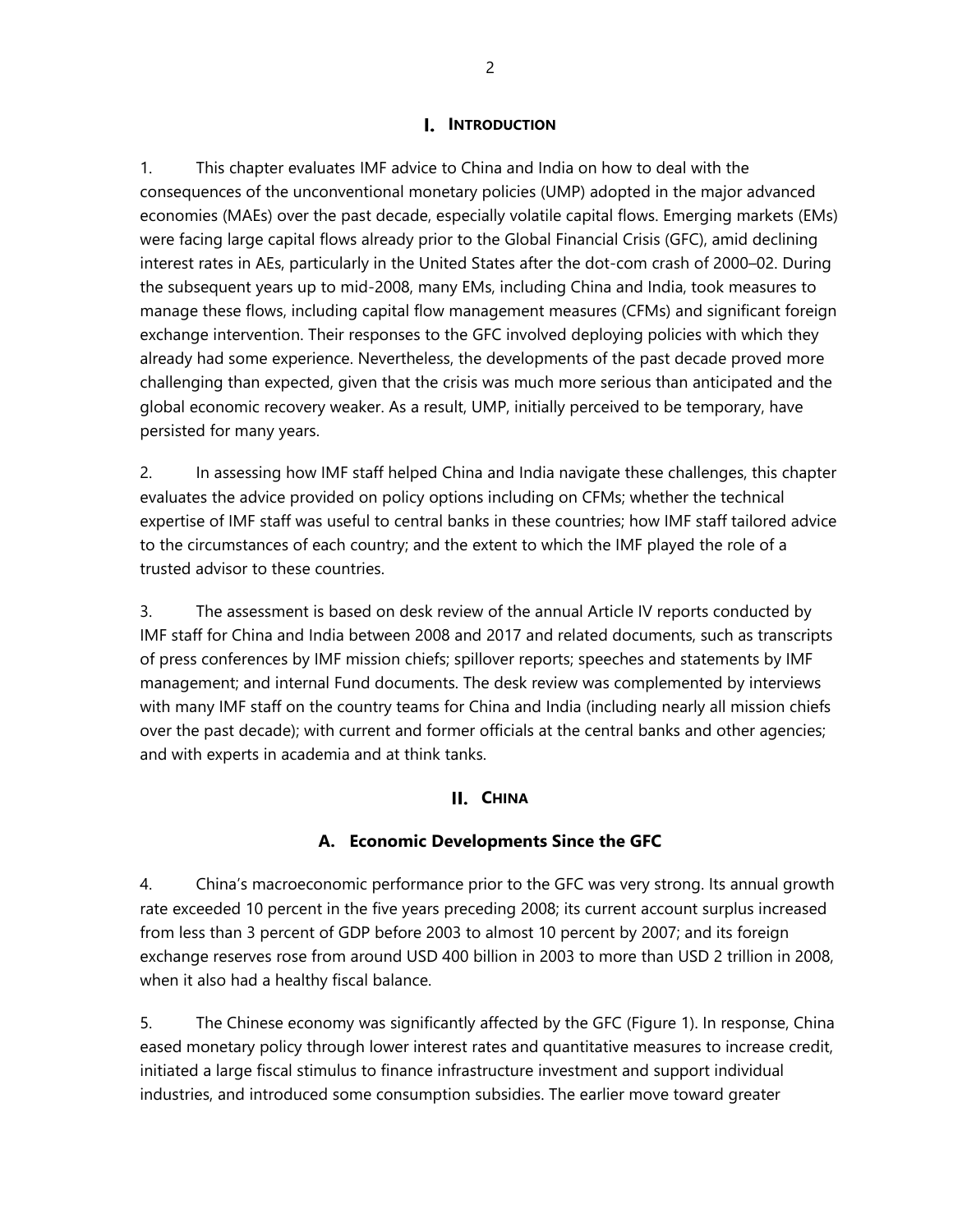flexibility in exchange rate management was halted. The policy stimuli succeeded in maintaining GDP growth at about 9 percent in 2009.



6. With the economy returning to strong growth, monetary policy accommodation began to be withdrawn through both interest rate and quantitative credit measures and the fiscal stimulus was removed gradually starting from 2010. The exchange rate was returned to a managed float in June 2010.

7. Capital flows to China recovered after 2009, boosted by heavy corporate borrowing overseas, and were not much affected by the 2013 taper tantrum. GDP growth remained robust albeit trending down to just below 8 percent in 2013. The global trade slowdown, however, resulted in a substantial reduction in annual export growth from more than 20 percent in the period prior to 2008 to single digits by 2012, which helped reduce current account surpluses to around 2 percent of GDP.

8. The subsequent years from 2013 to 2015 were characterized by an attempt to rebalance the economy from investment towards consumption. On the monetary policy front, there were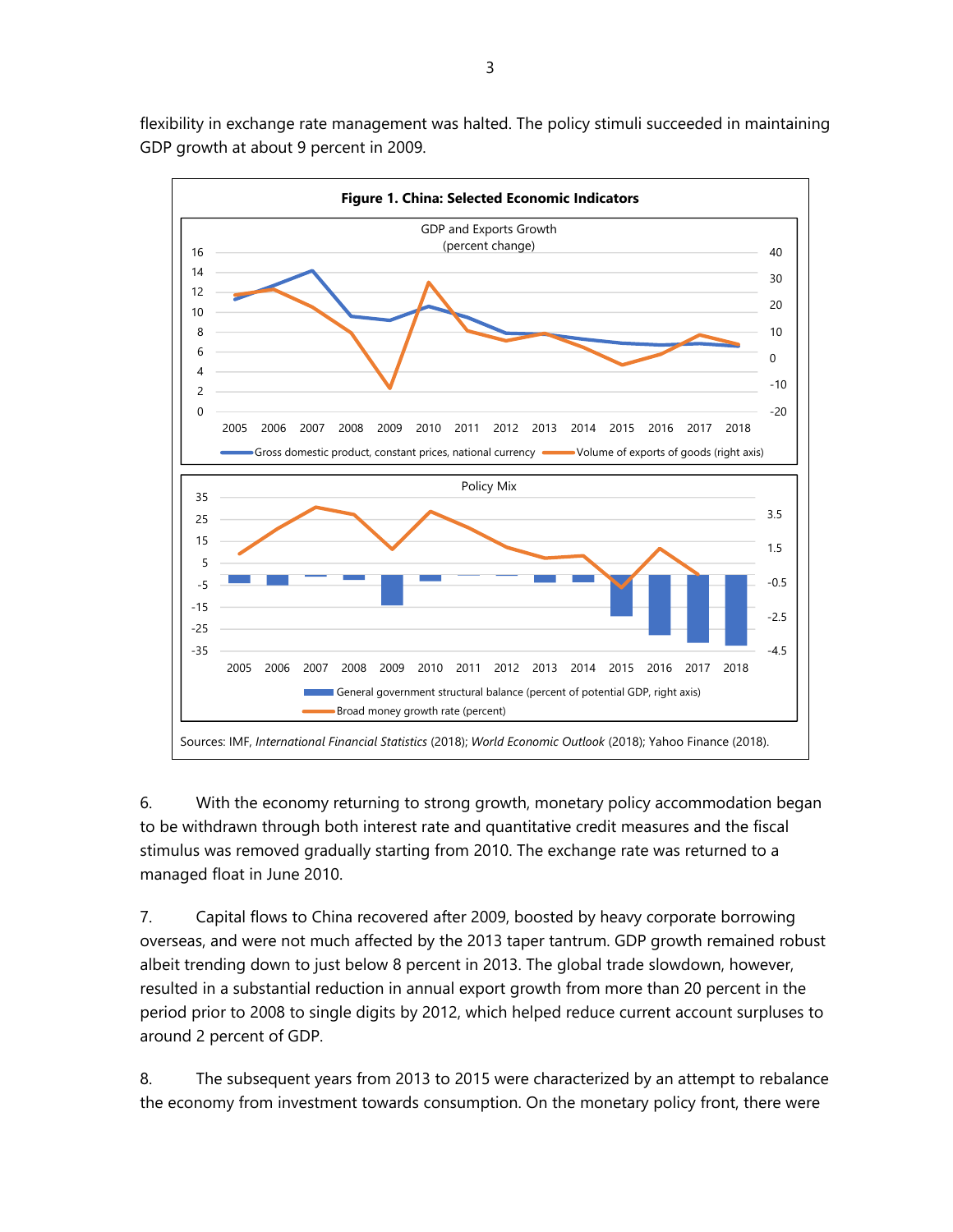gradual and measured moves to liberalize interest rates, exchange markets were made more open and market determined, and cautious financial sector liberalization continued. By 2015, interest rate liberalization was largely complete, the monetary policy framework was adjusted with an interest rate corridor centered on a seven-day repo rate, and the internationalization of the renminbi led to its inclusion in the IMF's Special Drawing Rights (SDR) basket.

9. Despite the care it exercised to maintain economic stability, China faced a challenge to market confidence in the summer of 2015, when the exchange rate and equity markets took a tumble, sending ripple effects across the global markets. Some observers blamed unclear policy communication about exchange rate policy adjustment and the deflation of a stock market bubble for the unsettled market conditions. There were significant capital outflows in both 2015 and 2016, leading to greater attention being paid to the management of the capital account and the re-imposition of some capital controls as well as the adoption of a "macroprudential framework for managing cross-border flows." Foreign exchange market intervention was also deployed to resist substantial downward pressure on the renminbi.

10. The attempt to rebalance the economy from exports towards domestic consumption has continued in recent years, while credit growth was contained after a period of rapidly rising indebtedness. GDP growth has continued its downward trend since 2011 from double digits to 6.6 percent in 2018, as investment slowed. Notwithstanding overall economic stability, the high level of debt, now more than 250 percent of GDP, and the rapid increase in housing prices since 2015, have caused concerns (Figure 2).

## **B. Consultations with the IMF**

11. This section examines (i) whether and how the pre-GFC thrust of IMF advice changed over the past decade; and (ii) staff analysis of the extent of spillovers to China from UMP and how to deal with them.

12. Prior to the GFC, IMF advice had consistently been for greater exchange rate flexibility; further opening of the capital account; interest rate liberalization; modernization of monetary policy by using price instruments rather than quantity/credit-based instruments; and development of the financial sector, particularly bond markets. The authorities generally agreed with these policies as a medium-run goal, while noting that they had to be careful with regard to the timing and speed of implementation.

13. IMF staff noted that they did not feel that the GFC necessitated significant changes in their advice to China for the medium run. Some departures from the trajectory were deemed justifiable in the short run, such as the deployment of directed credit measures to stimulate aggregate demand and the greater use of CFMs, but it was felt that these measures would not derail the broad direction of policies. Moreover, in some areas the pressures generated by the crisis moved things in the desired direction. For example, increased capital inflows resulting from monetary easing in advanced economies put "welcome" upward pressure on the renminbi.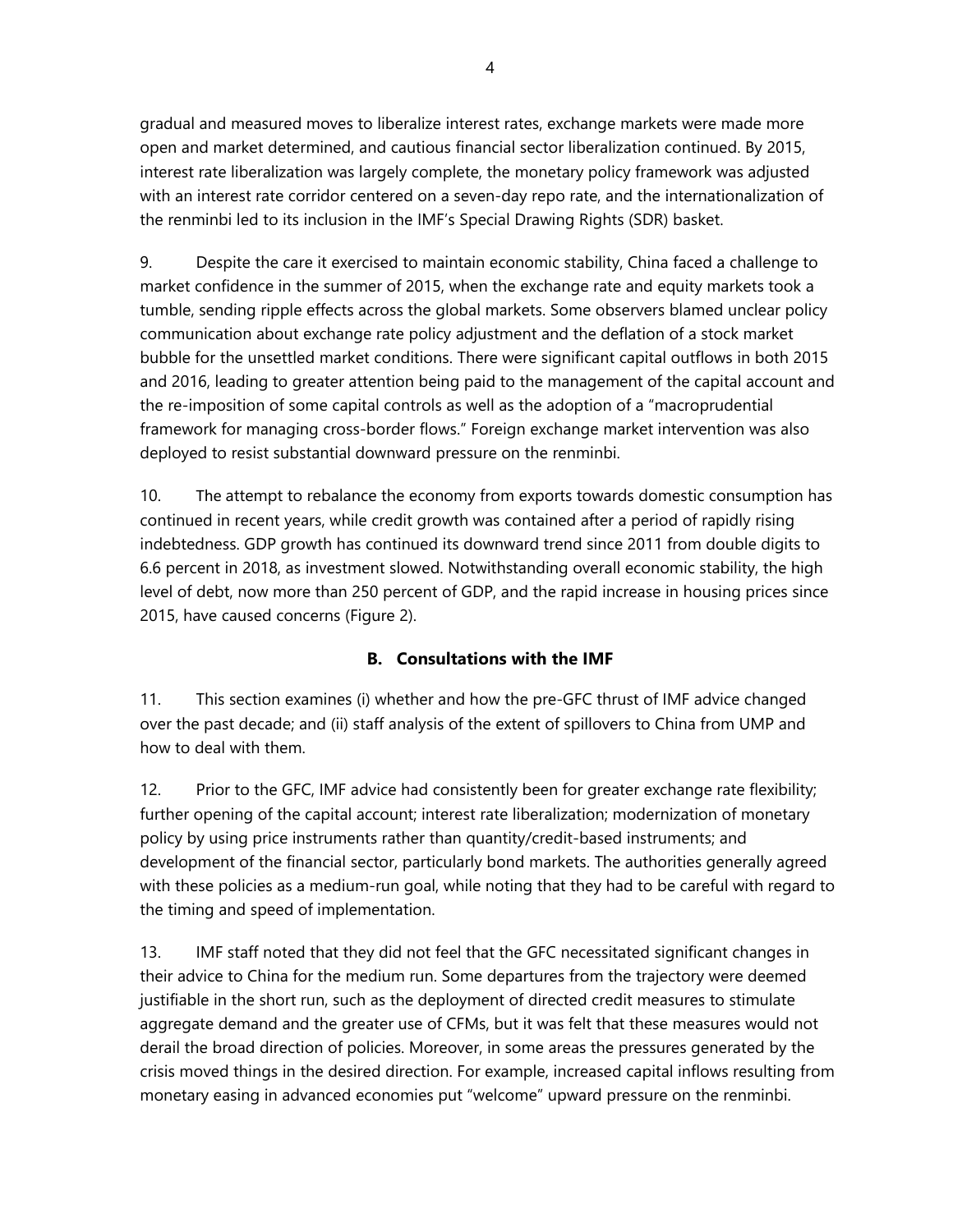

14. IMF endorsed the fiscal and monetary policy stimulus by the Chinese authorities in 2008–09 and its continuation into 2010. By 2011, staff advised that the monetary stimulus should be withdrawn and that the fiscal position "should return to broad budget balance in the next one or two years."

15. On capital account liberalization, discussions were dialed back somewhat in 2009–12, but by 2013 this again became a staple of IMF advice, although perhaps with even greater notes of caution about pace and sequencing than in the past; the IMF's First Deputy Managing Director Lipton advocated "a gradual and careful opening of China's external capital account" in his press conference during the Article IV consultation that year. Earlier in 2013, the IMF and People's Bank of China (PBOC) had organized a joint research conference, which has since become an annual event seen as useful by the authorities. The conference participants discussed the lessons from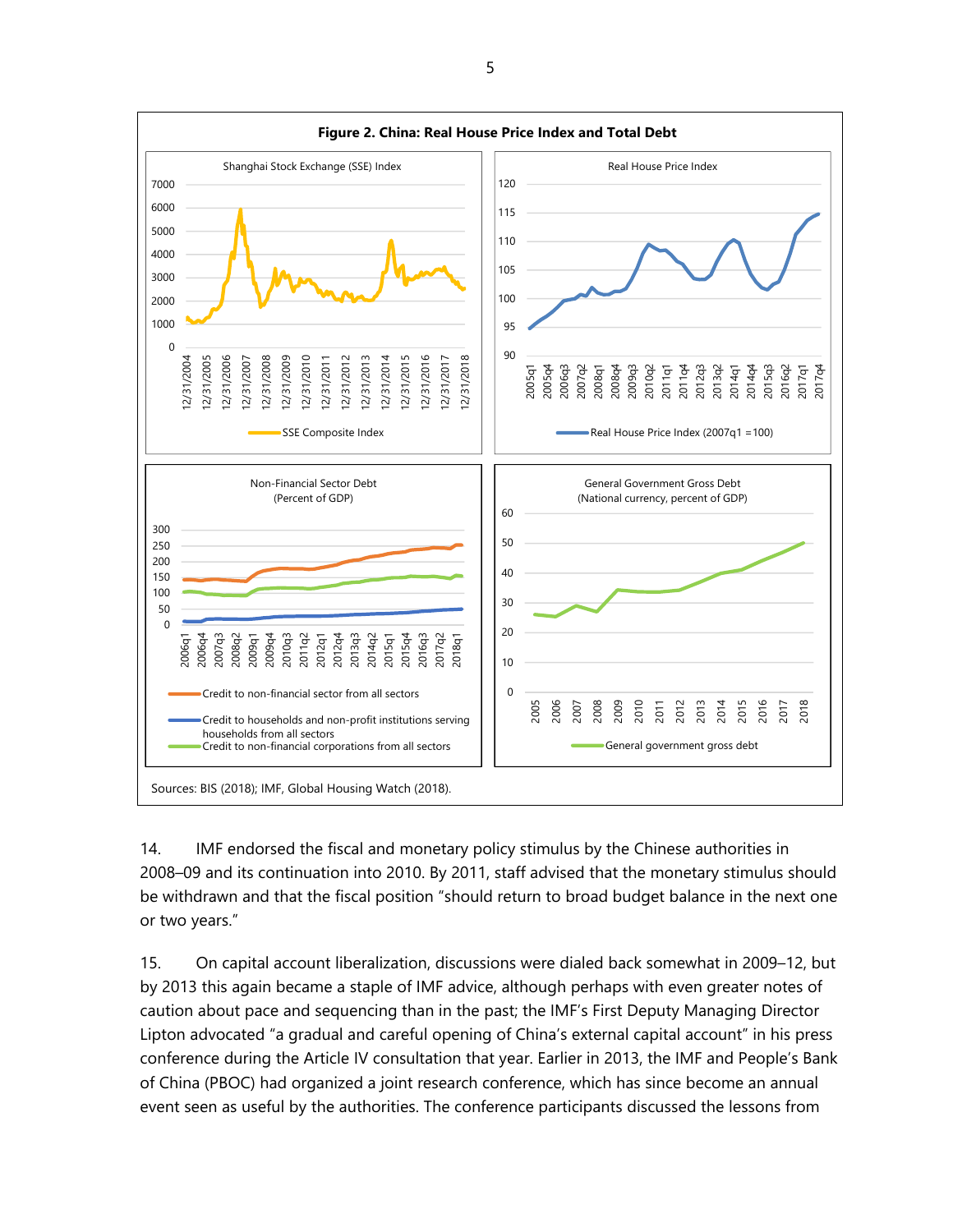international experience on capital flow management and the IMF staff advocated a cautious approach towards full capital account liberalization, noting that the path to it "while unequivocally beneficial overall has also been littered with dozens of accidents and crises" (Rodlauer, 2013).

16. On the exchange rate, before the GFC the Fund had judged the renminbi to be substantially undervalued, an assessment with which the authorities strongly disagreed. With the GFC there was strong upward pressure on the renminbi while the current account surplus moderated. By 2012, and with the adoption of the Integrated Surveillance Decision, disagreements about undervaluation narrowed. Staff noted in the 2012 Article IV report that "the authorities are facilitating a gradual increase in the international use of the renminbi," which was assessed to be only "moderately undervalued." By 2015, with the renminbi's inclusion in the SDR on the horizon, the staff judged the renminbi to be "no longer undervalued."

17. Turning to the second issue on IMF analysis of UMP spillovers, the Chinese authorities were keen from the start of the GFC that the IMF analyze the spillovers from the crisis and the effects of UMP adopted by the major advanced economies. They were also keen that the IMF provide advice to safeguard the international monetary system from the consequences of such spillovers.

18. The Chinese authorities expressed their concerns about the adverse effects of the GFC. In their view, the GFC caused a sharp decline in Chinese exports and complicated China's "adjustment tasks" and "macroeconomic management" by creating financial constraints on health care and pension reforms and limiting room for exchange rate movement (2009 and 2010 Article IV reports). According to former mission chiefs, the Chinese authorities took initiatives to launch exceptional credit expansion and fiscal stimulus in 2008–09 but were "very upset" by having to do so and slow down economic liberalization.

19. Statements from the authorities on the IMF country reports and policy papers often highlighted the impact of the volatile "external environment," and sometimes referred specifically to UMP spillovers. For instance, according to the 2008 Article IV staff report, the authorities stressed that "the dramatic easing of U.S. monetary policy had greatly complicated monetary management in the rest of the world, especially in China, which has had to deal with the resulting rise in liquidity." In commenting on the 2011 spillover report they noted that it did not fully capture the effects of "external shocks" for EMs and for China. UMP was specifically mentioned as they "not only fueled inflation pressures but also constrained the options regarding policy mix, as well as the timing, path, and pace of the monetary policy normalization in emerging market economies." The 2013 Article IV report mentioned the authorities' view that the reintroduction of FX interventions had arisen because of "an anomaly triggered partly due to the unconventional monetary policies in advanced economies." In their comments on the U.S. Article IV reports, the authorities viewed the analysis of spillovers from the U.S. crisis as "inadequate."

20. While the authorities were apprehensive about large spillovers, IMF staff concluded that the spillovers from UMP to China would be small, based on its analysis that focused more on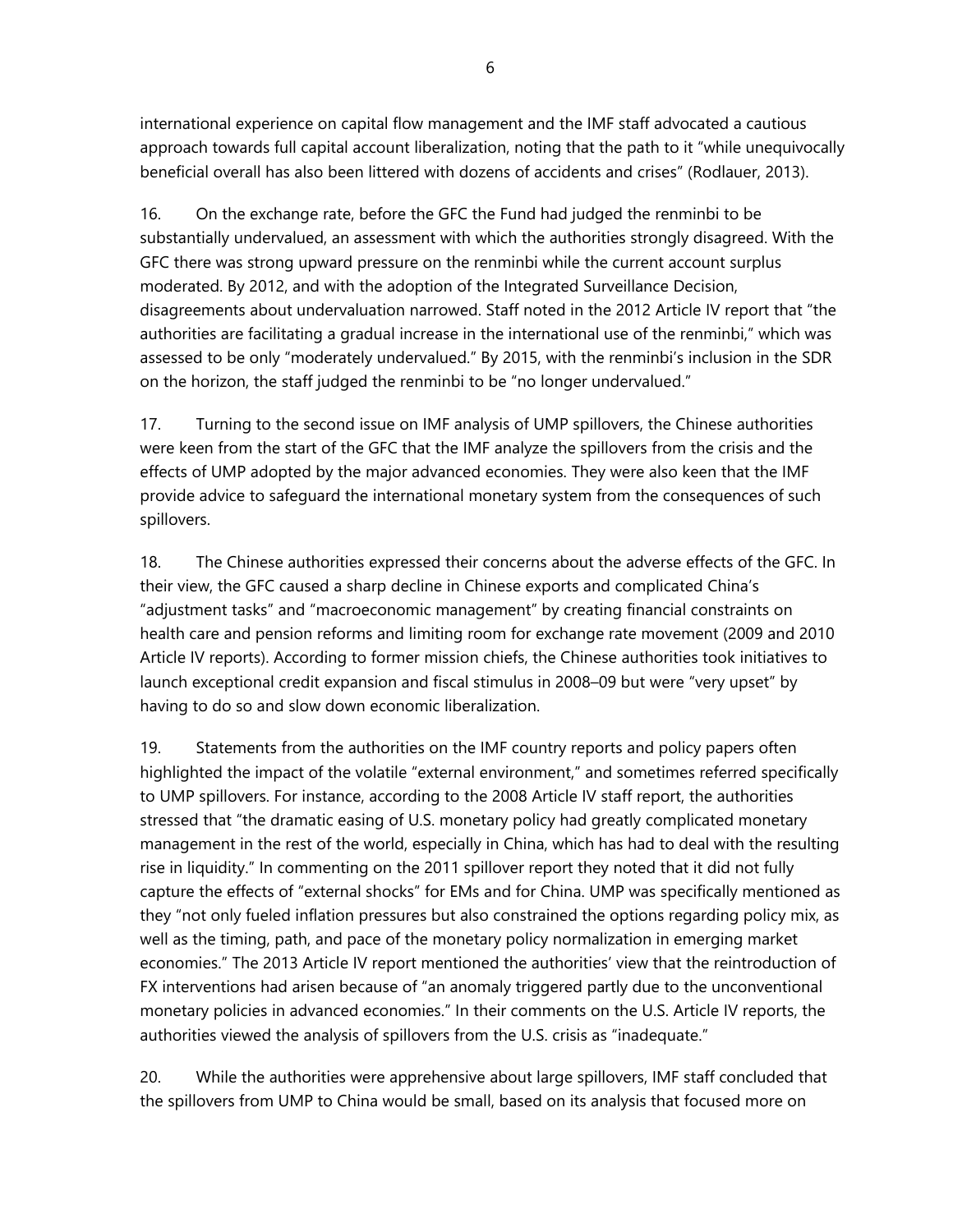direct impact via trade and less on exchange rate or capital flow channels. Staff was not too concerned with the influence of UMP on capital flows because of China's effective capital controls, effective macroprudential measures, and sizable reserves. Former Chinese officials interviewed by the IEO indicated that they were more concerned about the management of capital flows as well as the global economic downturn. At the institutional level, the IMF was seen as somewhat slow in responding to the call for analyzing UMP spillovers, mounting a significant institutional response only in 2011—after Brazilian Finance Minister Mantega spoke of "currency wars."

21. The authorities welcomed the development of an Institutional View (IV) on the use of CFMs to contain spillovers.<sup>1</sup> Staff on various country teams for China reported that, even before the adoption of the IV, they were already sympathetic to the use of temporary CFMs in the face of the significant volatility in cross-border flows. In 2009–13, when China experienced large capital inflows, the authorities allowed outflow "leakages," while keeping formal restrictions on outflows.<sup>2</sup> After the taper tantrum and probably in the context of the volatile conditions in 2015, concerns pivoted to capital outflows, prompting the Chinese authorities to reinforce existing capital account controls and impose some additional measures. For example, rules concerning overseas spending and cash withdrawal by Chinese citizens were strengthened and banks were subject to a 20 percent unremunerated reserve requirement on forward FX sales. The IMF generally supported these measures, emphasizing the need to deal with underlying sources of uncertainty, including to communicate policy goals and actions early and clearly, and address concerns about excessive indebtedness.

## **C. Assessment**

22. Overall, UMP did not necessitate significant changes in the thrust of the IMF's longstanding policy advice to China. The IMF endorsed the fiscal and monetary policy stimulus by the Chinese authorities in 2008–09 and its continuation into 2010. When the economy began to recover in 2011, staff advised for a gradual withdraw of policy stimulus. IMF has continued to call for exchange rate, financial market, and structural reforms. On the capital account liberalization, staff's post-GFC advice supports a cautious approach based on proper sequence of reforms.

23. The Chinese authorities valued the dialogue with the IMF during the period under review. Article IV missions had substantive and fruitful policy discussions at the highest levels, including specially at the informal level with the governor and deputy governor of the PBOC. The resident representative and other senior IMF staff were also called in on an ad hoc basis to advise senior officials on various economic policy issues. Whereas the sophistication of the key policymakers in China is very high, and their policy orientation similar to views advocated by the IMF, there appears to still be a need to build up technical skills in the key institutions. Hence, there is

<sup>&</sup>lt;sup>1</sup> See more discussion in Klein (2019).

<sup>2</sup> China has considerable restrictions on capital flows, especially on outflows. According to the IMF *Annual Report on Exchange Arrangements and Exchange Restrictions,* a majority of the 58 items still have some degree of control.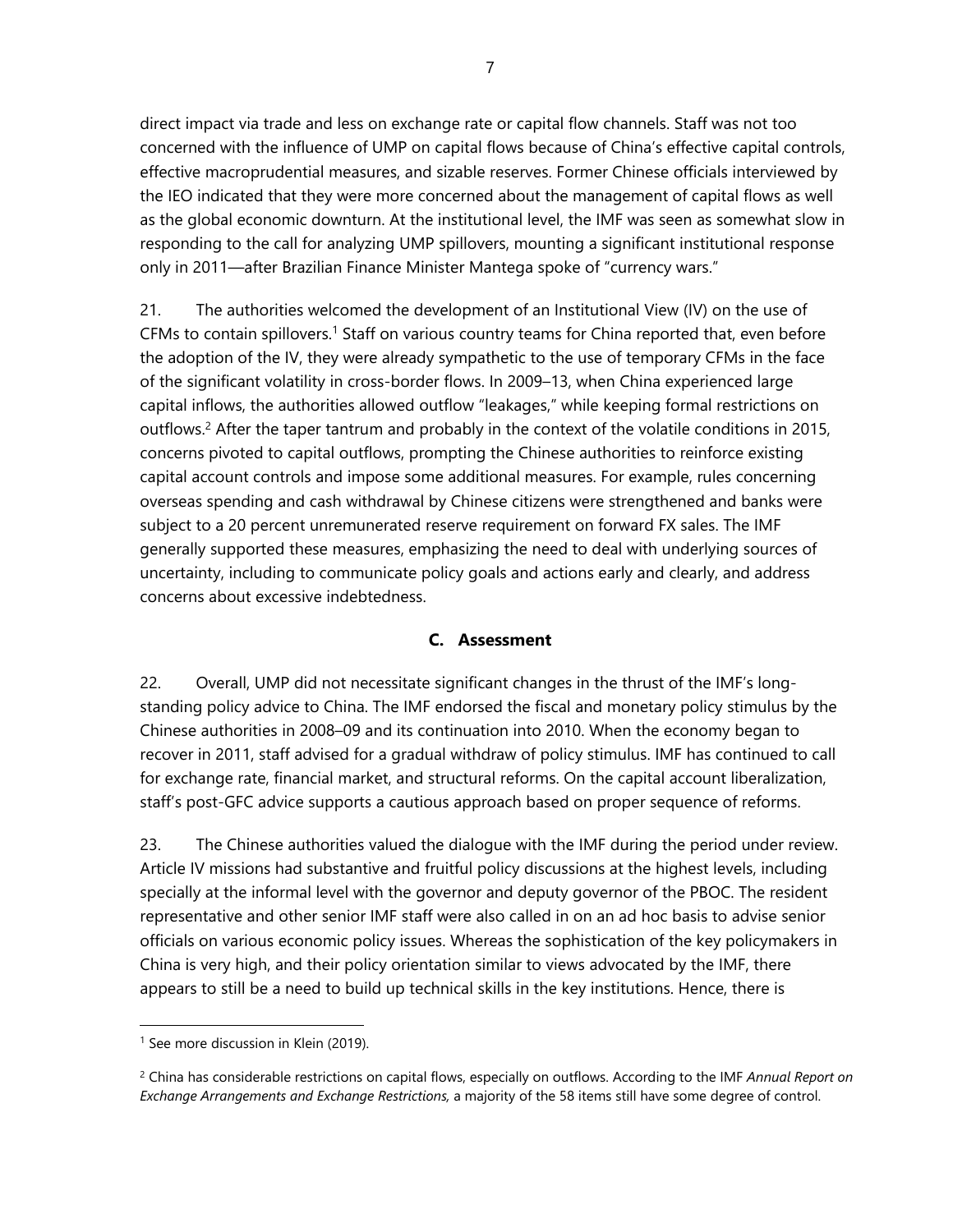significant appreciation for the technical skills of IMF staff and their contributions in specific areas through technical assistance and the sharing of cross-country views.

24. Officials and outside observers agreed that the relationship between China and the IMF had deepened over the past decade, starting from the "low point" when the IMF adopted the 2007 surveillance decision, which was seen in China as providing a channel for the United States to pressure China on its exchange rate. There is now a much greater degree of trust in the IMF. The adoption of the Integrated Surveillance Decision in 2012, the flexibility shown by IMF staff during the GFC, the renminbi's inclusion in the SDR basket, the efforts of the resident representative office, and the substantive technical assistance provided all helped build a strong relationship.

25. In general, IMF advice was seen as useful in informing technical staff and in internal discussions between the PBOC and other arms of the government. PBOC officials noted that there was broad agreement with the IMF on the medium-term direction of policies. Within China, the PBOC has been a strong advocate for overall economic reform, and particularly in monetary policy, exchange rate liberalization, capital account opening, and overall financial sector liberalization. It has seen the IMF as providing useful technical support in its domestic advocacy of such a policy direction.

26. Some officials noted that IMF advice could be more useful if it took into account more explicitly the particular context of China's financial structures and conditions. They observed that quantitative measures on credit allocation remain very important in a system dominated by state-owned banks that also conduct large-scale lending to state-owned enterprises. Hence, although a move to a more market-determined interest rate regime and a corresponding monetary policy framework based on policy interest rate changes is necessary, quantitative credit guidance and allocation will continue for some time. The IMF could also offer more concrete recommendations on process and sequencing, including based on other countries' experiences.

27. In this context, the joint economic conferences started by the IMF and the PBOC in 2013—with active participation by IMF technical staff, Chinese central bank and finance ministry technocrats, and policy experts and academics from several countries—were regarded as a useful innovation. Interviewees suggested that as EMs' own technocratic staff in central banks and governments increase in sophistication, the IMF can play a valuable role by using its convening power to share cross-country experiences.

28. While the overall assessment of IMF advice was quite positive, there was also some criticism. First, to some officials and other observers, the IMF's sustained support for QE by the U.S. Federal Reserve (Fed) was not very evenhanded. While there was little criticism of the initial steps that needed to be taken to overcome the deep impairment in financial markets, the IMF's strong support of continued rounds of monetary easing was seen as unquestioning and paying inadequate attention to the potential negative impacts on EMs. It was also felt that too little attention had been given by the Fund to the fiscal-monetary policy mix best suited to addressing the problems in AEs.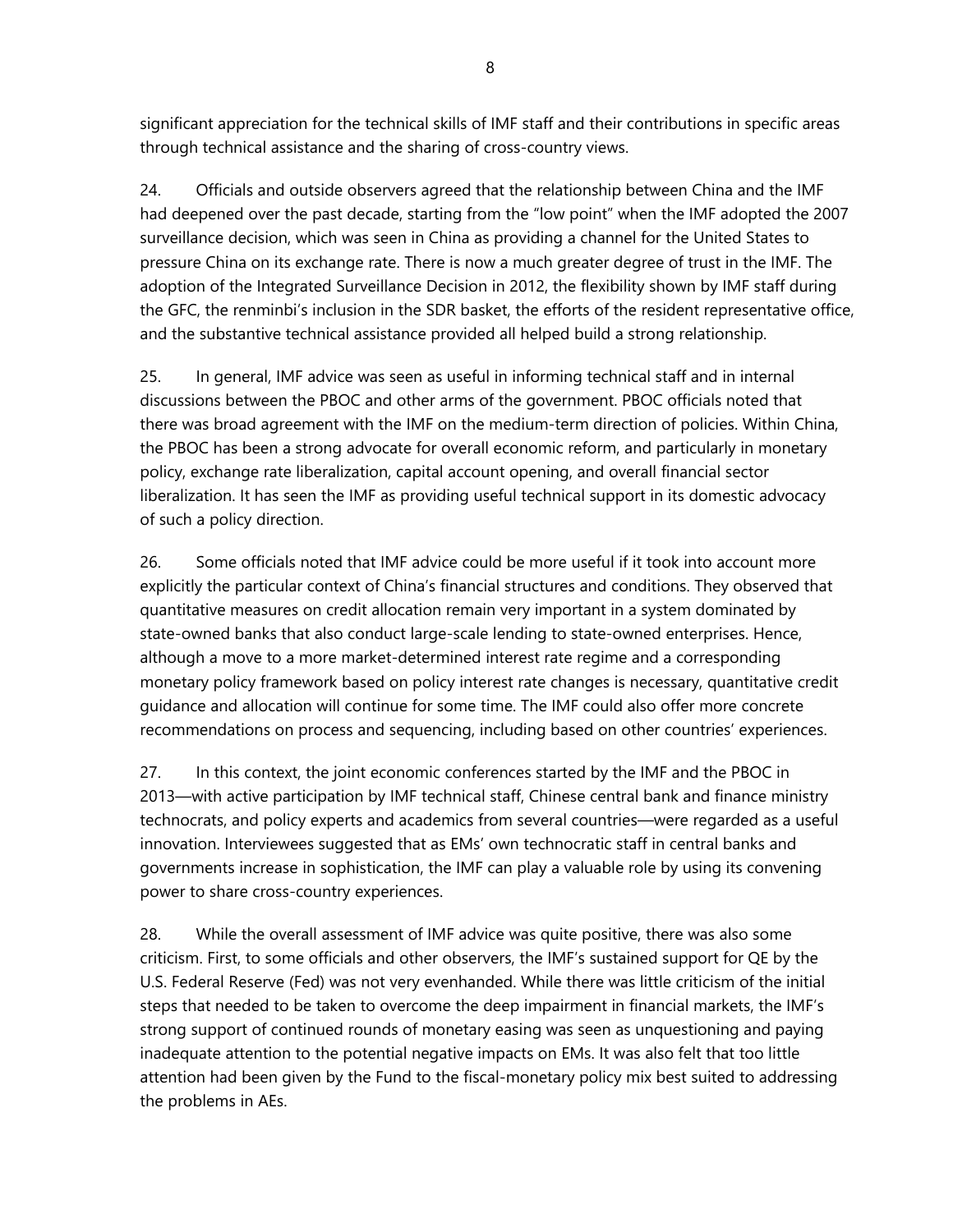29. Second, while the IMF endorsed the strong monetary and fiscal stimulus that China carried out at the start of the GFC to sustain economic growth, some outside observers felt that the IMF had not provided detailed advice about the magnitude and the nature of stimulus that was desirable for China. Some felt that the stimulus might have been excessive, leading to problems that continue to be felt now and are reflected in the elevated debt-to-GDP ratio, and suggested that the Fund could have cautioned more effectively against such risk. Investment in China increased significantly, accompanied by possible pressure to spend money on unnecessary or wasteful projects.

30. Third, and most important, it was felt that the IMF had not been sufficiently responsive to the impact of the crisis and the adoption of UMP on the volatility of cross-border capital flows and other spillovers, particularly in 2008–15. The authorities' views as summarized in Article IV reports and in the authorities' interventions during the Board discussions of the spillover reports in 2011 and 2012 reveal a fair bit of concern, reiterated during some interviews for this report. While the authorities appreciated the beneficial impact of UMP through the trade channel, they felt the crisis and the response to it had complicated their policy agenda and reform process in several respects.

#### **INDIA**

#### **A. Economic Developments Since the GFC**

31. India enjoyed strong performance in the years prior to the crisis (Figure 3). Annual GDP growth exceeded 8.5 percent in the five years preceding 2008, inflation rates were stable in the 5–6 percent range, average annual export growth exceeded 20 percent over that period, and the fiscal deficit came down to about 3.5 percent of GDP in 2007–08. While the current account deficit was stable at less than 1.5 percent of GDP, the capital account experienced continuous large net inflows, raising foreign exchange reserves from US\$113 billion in 2003 to more than US\$300 billion by mid-2008.

32. The GFC had a significant economic impact on India. After the Lehman crisis in September 2008, India experienced a sudden drop in capital inflows. After reaching an unprecedented level of US\$108 billion in 2007–08, net capital inflows fell sharply to just US\$9 billion in 2008–09. While foreign direct investment flows exhibited resilience, portfolio flows reversed sharply, and access to external commercial borrowing and trade credits tightened significantly (Figure 4). Large-scale foreign exchange market intervention was undertaken to compensate for capital outflows, along with liquidity management measures to restore stability in domestic money markets. Monetary policy was loosened considerably during late 2008 and early 2009 through a large policy interest rate reduction and the provision of special liquidity facilities for both banks and non-banks (most of which were eventually not used), and a significant fiscal stimulus was provided. Through these measures, the reduction in GDP growth was contained; GDP growth fell from 9.0 percent in 2007–08 to 6.7 percent in 2008–09.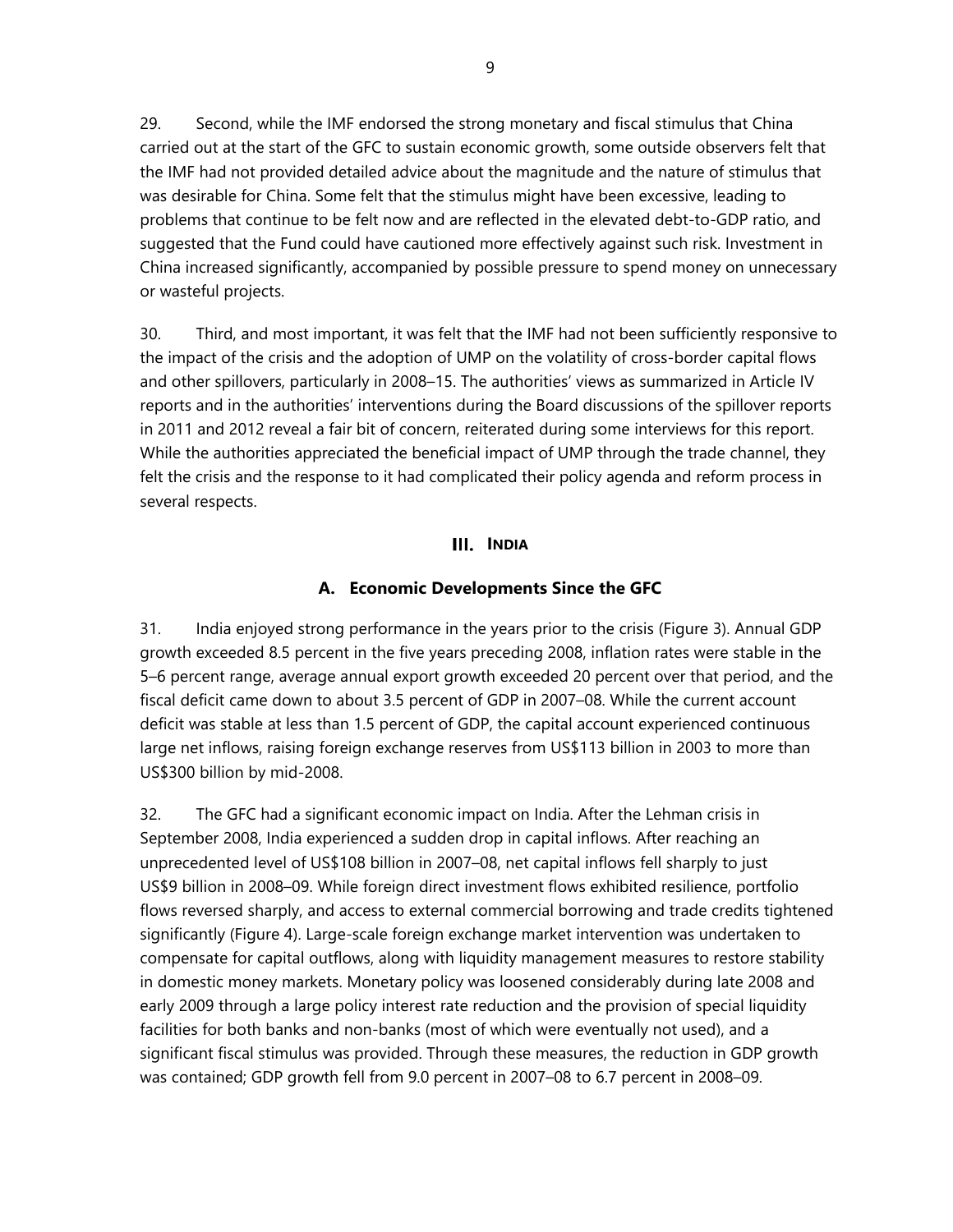

33. Real GDP growth recovered rapidly in 2009–11 to an annual rate of 8½–9 percent. However, this strong recovery was accompanied by rising inflation, reaching an average of 9–10 percent during 2009–13. Monetary policy was tightened gradually from April 2010 to late 2013.

34. The RBI's capital account management and foreign exchange market intervention policies changed notably during 2009–13. During this period, the RBI took a hands-off approach. With the resumption of capital flows after 2009, both nominal and real exchange rates appreciated, accompanied by a widening trade and current account deficit until late 2011, but there was no corresponding foreign exchange intervention. Consistent with past IMF advice on the virtues of capital account liberalization, this hands-off approach to foreign exchange market intervention was accompanied by the loosening of restrictions on foreign portfolio investment in the domestic government securities and corporate debt markets. With falling global interest rates arising from UMP, debt portfolio inflows to India rose to nearly 2 percent of GDP in 2012 and the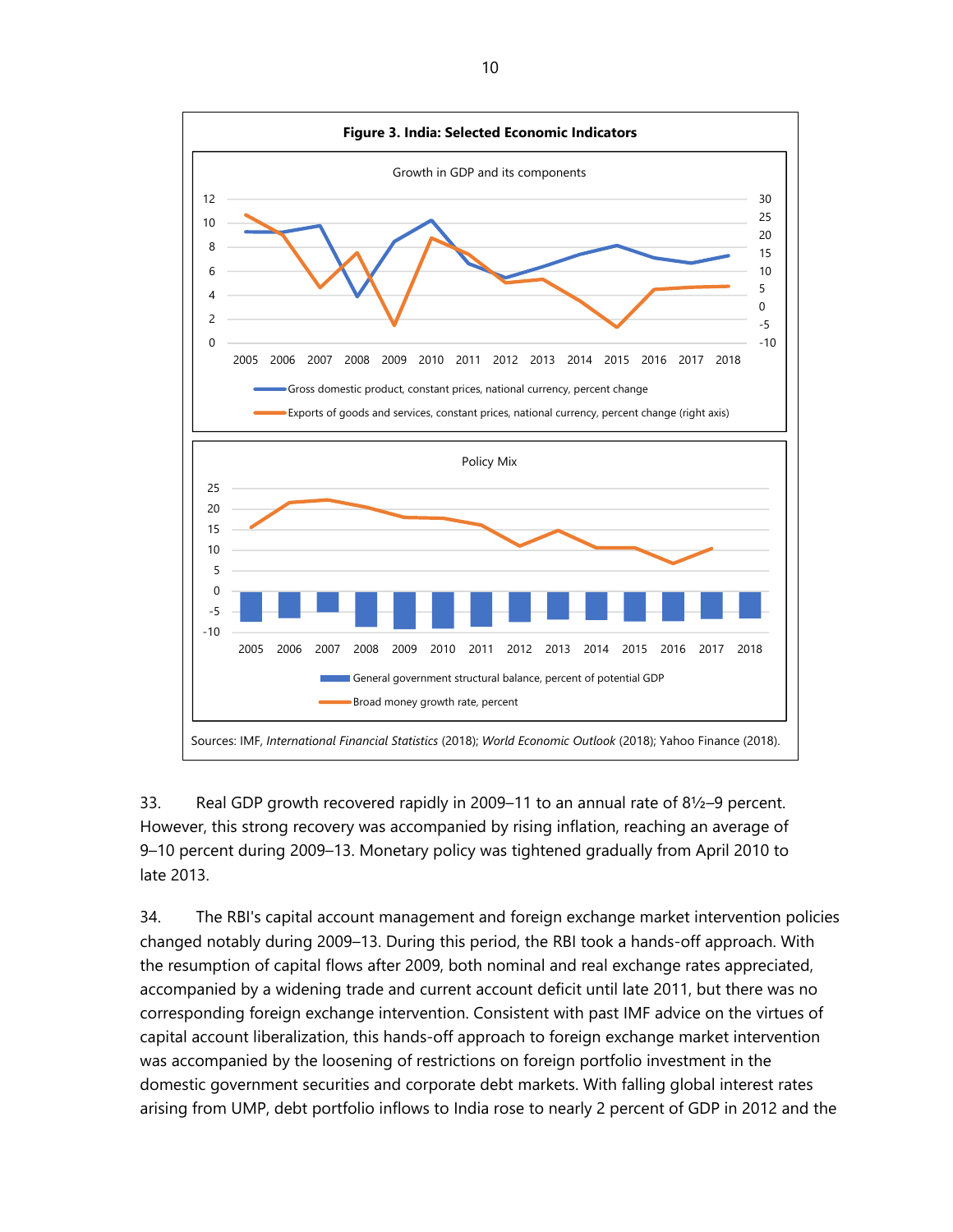

early part of 2013. The inflows added to the upward pressure on the exchange rate in the absence of intervention.

35. India came under significant market pressure in the summer of 2013 after the "taper tantrum." The exchange rate appreciation during the previous years, accompanied by high domestic demand and the loosening of restrictions on the import of gold into India, had led to a considerable widening of the current account deficit, which in turn contributed to making India a member of the "fragile five" in the eyes of institutional investors. Debt and equity outflows both accelerated (though predominantly from the recently opened domestic debt markets), and the rupee depreciated by nearly 16 percent in over just three months.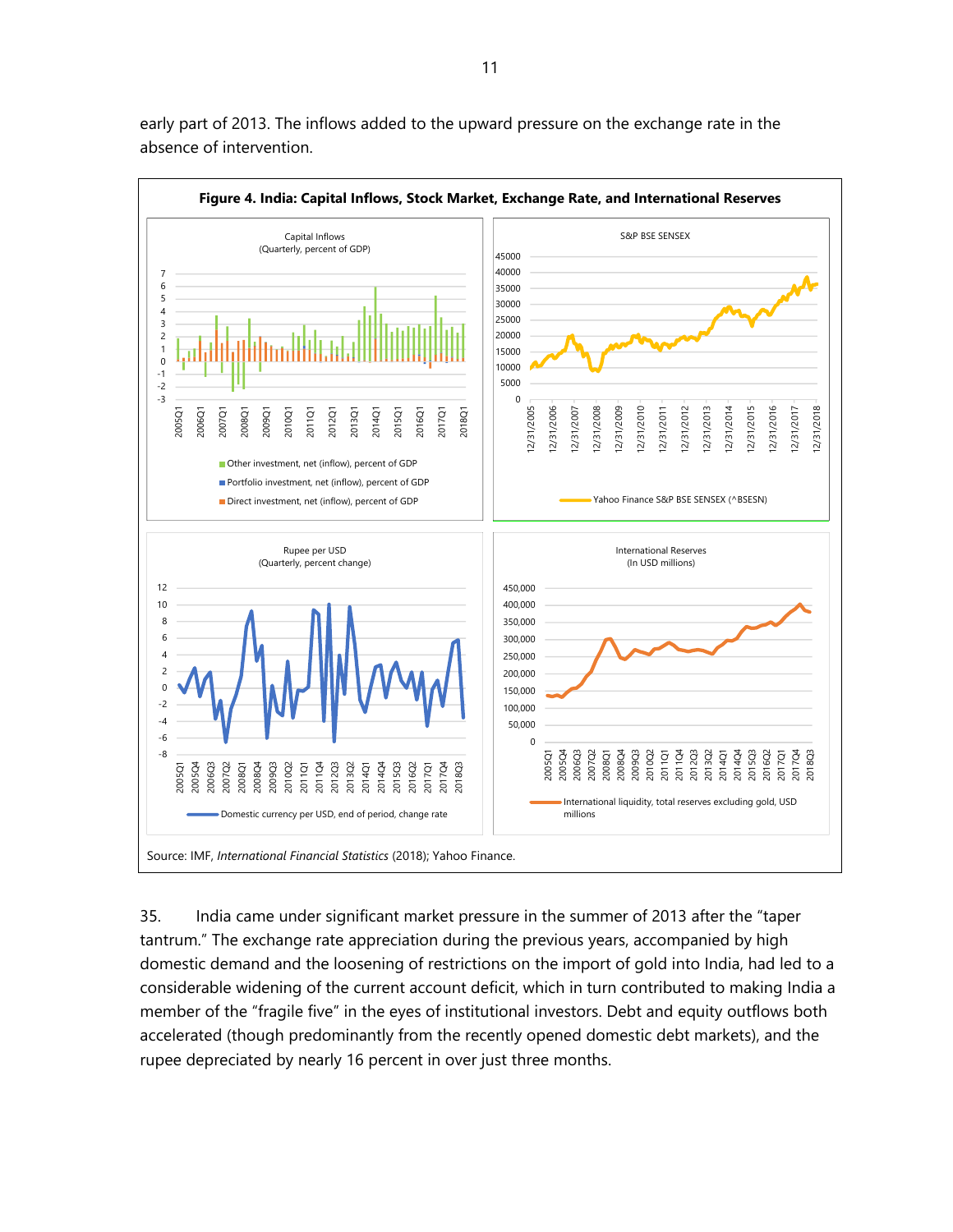36. Subsequently, the hands-off approach was replaced with a broad array of policy measures, deployed to contain market turbulence and prevent a full-blown crisis. Fiscal policy correction was initiated after the previous years' excesses, a host of measures including subsidized FX swaps to attract non-resident inflows were taken to incentivize capital inflows and restore external account stability, FDI flows were further liberalized, and foreign exchange intervention was reintroduced. These measures together helped restore confidence, increase capital inflows, and reduce exchange rate volatility.

37. In 2014, following the double-digit inflation in previous years, the monetary policy framework was amended, and a flexible inflation targeting framework was formally adopted in 2016 with the establishment of a monetary policy committee, in line with a long-standing IMF recommendation. Since the adoption of this new framework, inflation has been contained within the target range of 4 percent  $\pm 2$  percent.

## **B. IMF Engagement**

38. As in the case of China, the advice to India before the GFC was to move towards greater exchange rate flexibility and further opening of the capital account and liberalization of capital outflows. On financial sector liberalization, the advice was to develop the corporate debt market, including opening to foreign institutional portfolio investment, and to develop derivatives markets.

39. Post-GFC, the focus of the Article IV reports between 2008 and 2009 was squarely on the impact of volatile capital flows. Unlike in the case of China, the IMF quickly acknowledged the volatility of capital flows as having a significant impact on the management of monetary policy, raising considerable challenges for India to manage external risk arising from these developments.

40. The IMF broadly supported the substantial monetary and fiscal stimulus measures that the Indian authorities took in 2008–09. The Fund was particularly supportive of the extent of monetary accommodation made in those years. In fact, the 2008 Article IV report advocated greater easing of monetary policy at that time. The Fund also supported fiscal stimulus on balance, while still noting debt concerns.

41. IMF staff were quick to observe India's robust recovery in 2009 and recommended the withdrawal of both monetary and fiscal stimuli by 2010. They were also early in expressing concerns about the potential deterioration of corporate balance sheets due to the domestic impact of the GFC. However, the Indian authorities were slow to tighten the policy stance. The withdrawal of monetary policy accommodation began gradually in mid-2010, while fiscal consolidation was delayed still further (2010 Article IV Report).

42. The Fund and the authorities differed on issues related to exchange rate flexibility and FX intervention. IMF staff advocated for further rupee flexibility as the "most effective way" to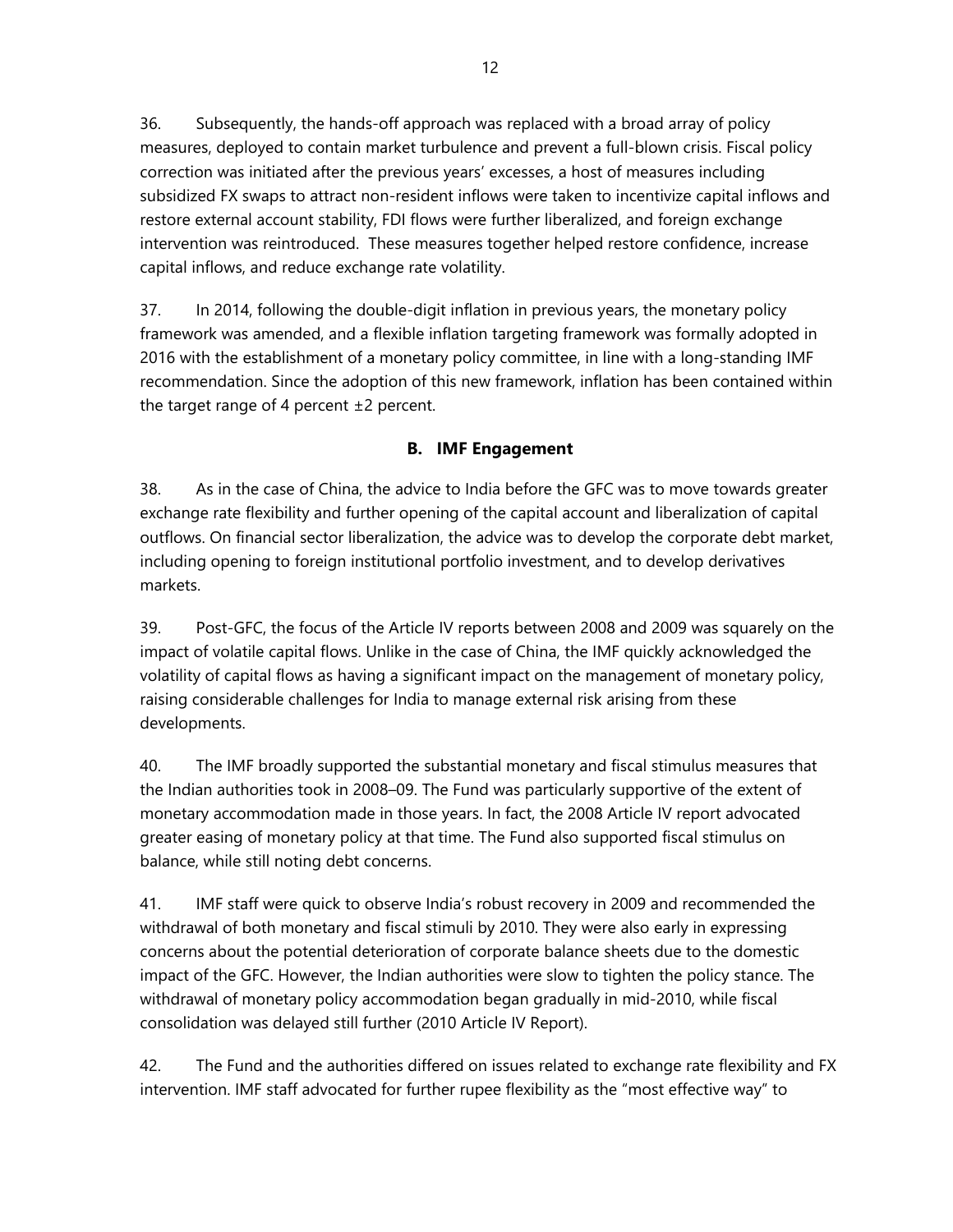address the "impossible trinity" whereas the authorities preferred to consider "all possible options" for maintaining stability, including FX intervention and active capital account management measures (2008 Article IV Report).

43. For example, when capital inflows surged again in 2009, staff stressed that rupee appreciation should be the first response to capital inflows and tightening capital controls should remain a last resort given the need to deepen domestic capital markets. More specifically, the country team recommended that if pressures were to re-emerge, the rupee should be allowed to adjust freely to find a "floor" to provide incentives for capital inflows. It reasoned that the downside risks of such an approach for bank and corporates would likely be limited, because the rupee appeared "broadly in line with its equilibrium level." The authorities were skeptical and argued that in times of financial volatility there could be significant departures from the equilibrium level (2009 Article IV Report). They indicated that they intervened "only to reduce excessive volatility of the exchange rate rather than managing the level of the exchange rate" and noted that the Reserve Bank of India (RBI) would continue to adopt a range of measures to manage capital inflows as needed.

44. The 2010 Article IV report signaled a departure from the previous IMF views. In a way, the Fund became more amenable to the use of foreign exchange intervention and selective CFMs to manage capital flow volatility, though as "last resort" tools. It is notable that this acknowledgment of the possible use of CFMs preceded the adoption of the IV.

45. By early 2013, staff and the authorities also appeared to have moved closer on their views regarding exchange rate flexibility. Both agreed that exchange rate flexibility would remain the first line of defense, while reserve accumulation and macroprudential measures could be employed if strong inflows continued. The IMF's pilot external sector report and the updated External Balance Assessment concluded that India's current account and the value of the rupee were broadly consistent with medium-term fundamentals.<sup>3</sup> Staff concluded that rupee flexibility had offset inflation differentials and prevented exchange rate misalignment, and such flexibility would be particularly important in case of renewed global financial stresses. The authorities agreed that the rupee would continue to float, though further capital account liberalization would be undertaken cautiously (2013 Article IV Report).

46. The significant impact of the "taper tantrum" seems to have taken both the staff and the authorities by surprise. While the 2013 staff report in March mentioned that "a major global financial shock would present serious funding and liquidity risks for India," risks related to the Fed's exit from UMP were not included in the list of external risks in the report.

-

<sup>&</sup>lt;sup>3</sup> According to three different approaches, India's current account norm was estimated to be between -2.3 percent and -3.4 percent of GDP, the former is similar to the RBI's finding that India's sustainably financed current account deficit is around 2.5 percent of GDP.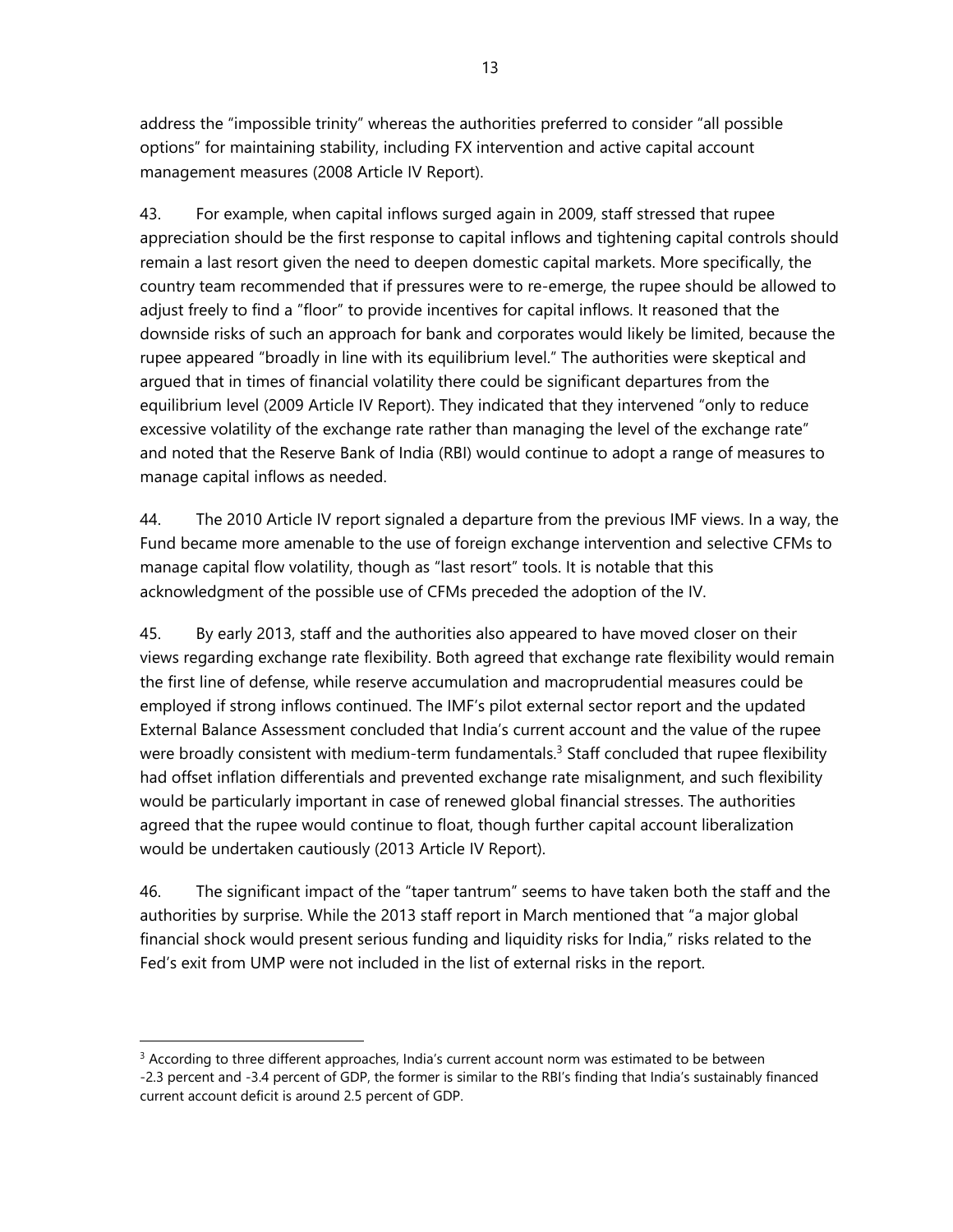47. The IMF eventually endorsed the various actions taken by the Indian authorities, including measures to encourage capital inflows in the 2014 Article IV report. In 2015, the country team prepared a study to assess the effectiveness of major EMs' policy actions after the 2013 taper episode, focusing on India and how its experience compared with others. The study found that from a medium-term perspective, EMs with decisive and comprehensive policy actions (such as India) saw the largest improvements in fundamentals and were relatively less affected during later bouts of market volatility.<sup>4</sup> Based on this study, the IMF staff reemphasized that exchange rate flexibility is an essential tool in coping with volatile capital flows. Thus, if capital account pressures were to resurface for India, continuing to allow the rupee to adjust flexibly to market conditions would be "essential."

48. Many Indian authorities, however took the view that exchange rate flexibility sometimes exacerbates market swings and related boom-bust risks rather than equilibrating them. For instance, former RBI governor Rajan found that countries that allowed the real exchange rate to appreciate the most also suffered the "greatest" adverse impact to financial conditions during the "taper tantrum" (Rajan, 2014). He noted political economy limits on EM policymakers' room for maneuver and called for AEs to do more to alter their own policies to avoid causing spillovers, while seeing "merit in assigning the IMF or a similar institution the responsibility of assessing the spillover effects of major central banks policies—much as the World Trade Organization does with trade rules."<sup>5</sup>

49. During her visit to the RBI in March 2015, the IMF Managing Director shared her lessons from the "taper tantrum" episode.<sup>6</sup> Her first and foremost lesson was that "advanced economies can help," but the second lesson was that emerging markets also need to prepare well in advance. Regarding the RBI response to the taper tantrum episode, she praised the policy actions that allowed the rupee to depreciate as well as the foreign exchange interventions to minimize disruptive movements in the rupee. Some ex-officials however, felt this public IMF endorsement came rather too late.

50. Since 2015, general IMF advice has returned to the pre-GFC policy messages: opening up capital account and financial markets and introducing greater exchange rate flexibility. As consistently advocated by staff, to minimize disruptive movements in the currency divorced from fundamentals, continued exchange rate flexibility could be accompanied by judicious FX intervention, either through spot and forward markets or via liquidity provision through swaps. The IMF has also endorsed the new monetary policy framework encompassing inflation targeting and the formation of a monetary policy committee, which was long-standing IMF advice (2017 Article IV Report), and an IMF technical team helped the RBI with modelling work to

-

<sup>4</sup> IMF (2015).

<sup>&</sup>lt;sup>5</sup> See Klein (2019) for more discussion on UMP spillovers.

<sup>6</sup> Lagarde (2015).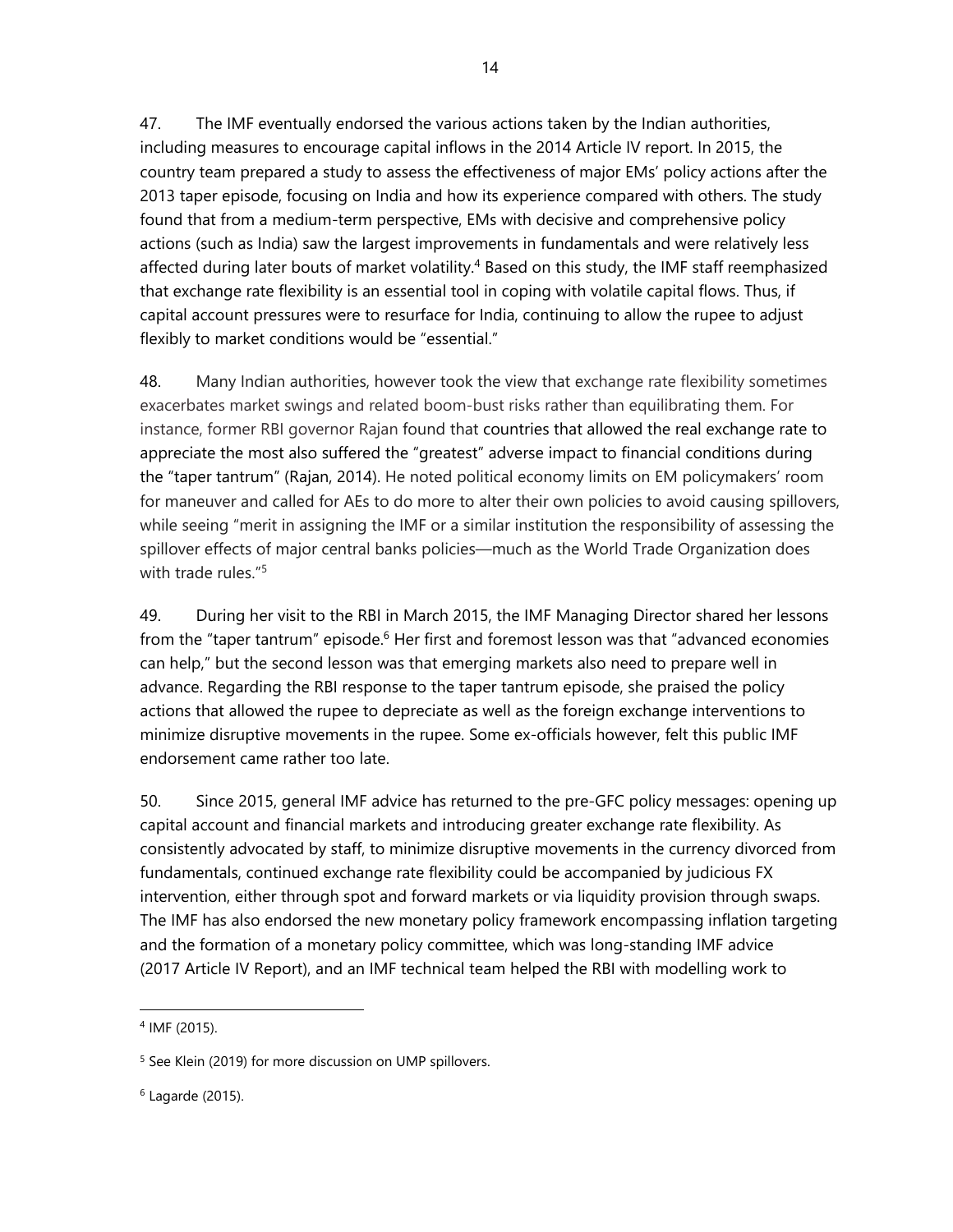develop the new policy framework. Overall, IMF engagement with India is less intense than with China, particularly at senior levels. The final discussion of the annual Article IV exercise in China is carried out by the First Deputy Managing Director, while in the case of India even the director of the Asia and Pacific Department is not involved. In turn, in some years the RBI governor has not held meetings with the annual IMF missions; similarly, the finance minister would not, in general, interact with IMF staff at the conclusion of these missions.

## **C. Assessment of IMF Advice**

51. Indian officials interviewed by the IEO generally expressed satisfaction with the overall engagement with the IMF during the review period. The Article IV consultation was regarded as a useful stock-taking exercise and a good check on the internal consistency of policies through the lens of an integrated macro framework. The monetary policy expertise of IMF staff on the Article IV team was considered adequate although lacking the depth that the RBI itself can bring. It was felt that staff technical expertise in the FSAP teams was better, and the modelling support in developing the new inflation targeting framework was also appreciated. There was some puzzlement that the IMF did not do more to exploit its comparative advantage, its cross-country experience, to enrich the Article IV dialogue; on many issues, open discussion of the crosscountry experience would be useful to the authorities.

52. There was satisfaction among the Indian officials that several policy actions taken by the country over the years had subsequently become more accepted by the IMF. These included (i) the use of CFMs, which were largely endorsed by the IMF's IV; (ii) the use of macroprudential policies as opposed to monetary policy to manage financial stability risks, which became the IMF house view over the past decade; and (iii) the "self-FSAP" carried out by the RBI prior to the crisis, which laid the basis for the 2011 and 2017 IMF FSAP programs.

53. Officials also provided a fair bit of specific criticism of IMF advice provided over the past decade. First, many officials characterized IMF advice as being "formulaic" and not sufficiently responsive to country needs of the moment. The example given most often was that of the IMF's continued call for greater exchange rate flexibility. Some interviewees noted that this advice was given even when the rupee was acknowledged to have moved very significantly in both directions (more than 10 percent real appreciation in 2007 and 23 percent depreciation in 2008) and despite staff's analysis that rupee flexibility was comparable with other currencies such as the Brazilian real or the Canadian dollar in those years. Moreover, the Fund should have also cautioned against the risk of excessive rupee appreciation during mid-2009 to 2012 in the absence of intervention, which was seen by some as setting up India for trouble during the "taper tantrum."

54. Second, while the move toward the IV was welcome, it should have come in a more timely fashion, and staff had still been very cautious in endorsing policy actions outside the orthodox toolbox. Officials recognized that the change in staff advice to India did happen a bit earlier, but there was criticism that the Fund had still "left India high and dry" during the "taper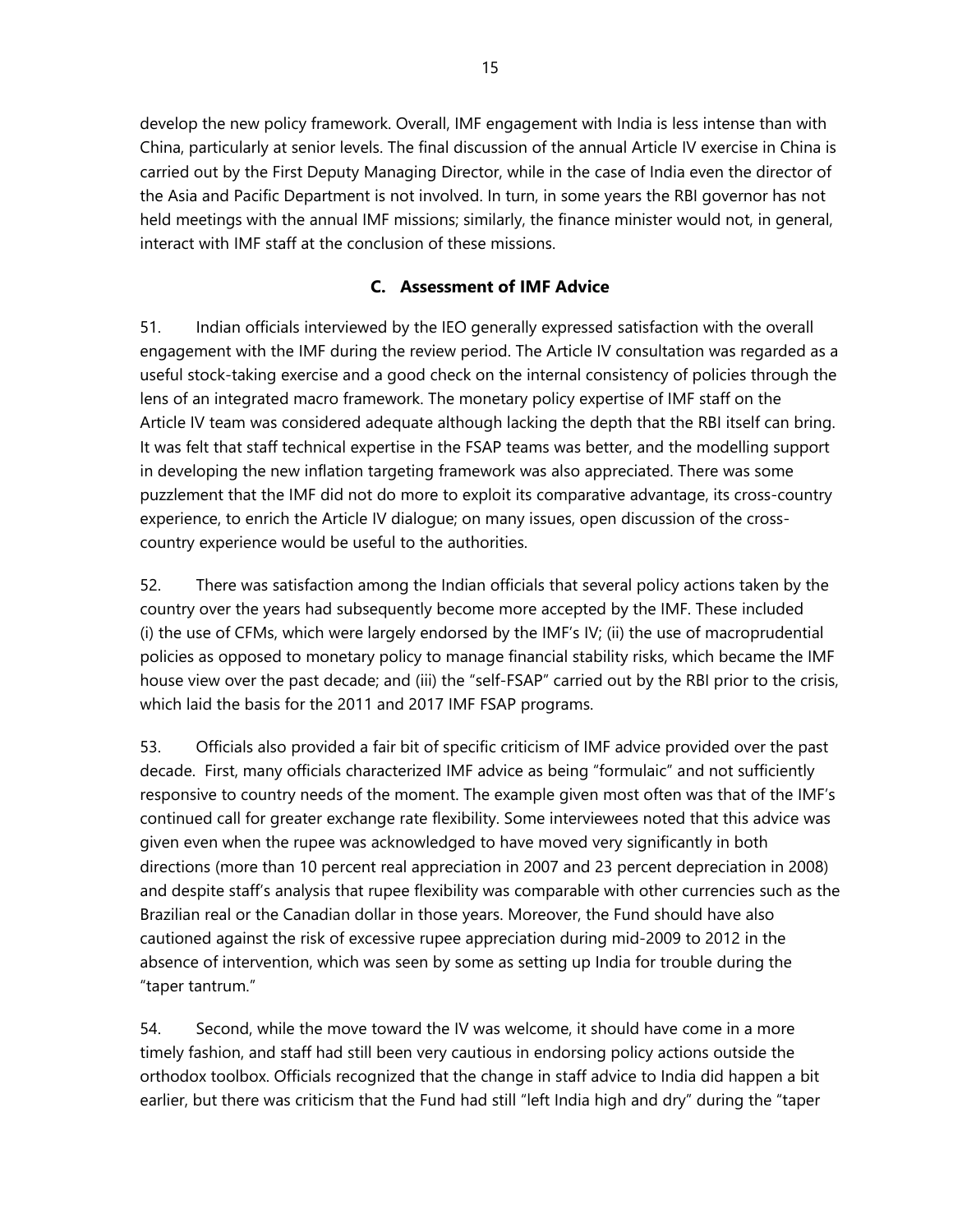tantrum," even though the current account deficit had not been reckoned too excessive and the exchange rate had been judged to be fair value just before the tantrum. It was felt that the IMF's public endorsement of the government's initiatives and actions could and should have come earlier to ease market tensions (as the Fund had done for China in 2015). In general, there was a tendency to blame the country's policies whenever they came under pressure from markets, regardless of the IMF's past judgments on these policies and the evidence that investors' judgments could be fallible, for example, by following a herding pattern.

55. Third, as in the case of China, some outside observers felt that there could also have been more forceful criticism of Indian policies from 2009 onwards when, despite a V-shaped recovery, accommodative monetary and fiscal policies—and regulatory forbearance—were maintained—although the IMF did begin to advise some withdrawal of the fiscal stimulus from its 2010 Article IV report issued in 2011.

56. Fourth, there was also criticism that the quality of advice suffered because it was provided through an "AE lens." Some observers felt that the spillover reports were not in the end very useful because it seemed that the ultimate policy message was always going to be "grin and bear it" when it came to any effects on India from advanced economies' UMP. It was felt that work by researchers at EM central banks on spillover effects was either ignored or cited in an off-hand manner. There was also the expression of a broader critique that the IMF's entire advocacy of UMP for AEs was essentially wrong because, in the absence of adequate financial repair, accommodative policies just fed leverage and a buildup of financial risks rather than real recovery. The United States did better than the others because it had done financial repair along with accommodative policies; the euro area languished because it hadn't. Changing the policy advice at the source would have been good for the EMs.

57. Finally, a few observers felt that the IMF had moved away from deep analysis of monetary and fiscal policy issues that should be its core competence, perhaps because of its analytical move to newer areas like inequality and poverty, where the Fund may not have comparative advantage. In countries like India, where the quality of monetary policy expertise is relatively high, IMF staff need deep expertise in order to provide value added. In the absence of such expertise, the IMF could lose credibility.

### **IV. CONCLUSIONS**

58. The depth and value added of the IMF's dialogue with China during the period under review appears to have been higher than with India. In China, Article IV missions regularly have substantive and fruitful policy discussions at the highest levels, especially in the PBOC. The resident representative and other senior IMF staff are also called in on an ad hoc basis to advise senior officials on various economic policy issues. Whereas the sophistication of the key policymakers in China is very high and their policy orientation is similar to views advocated by the IMF, there appears to still be considerable room to build up technical skills in the key institutions. Hence, there is significant appreciation for the expertise of IMF staff and their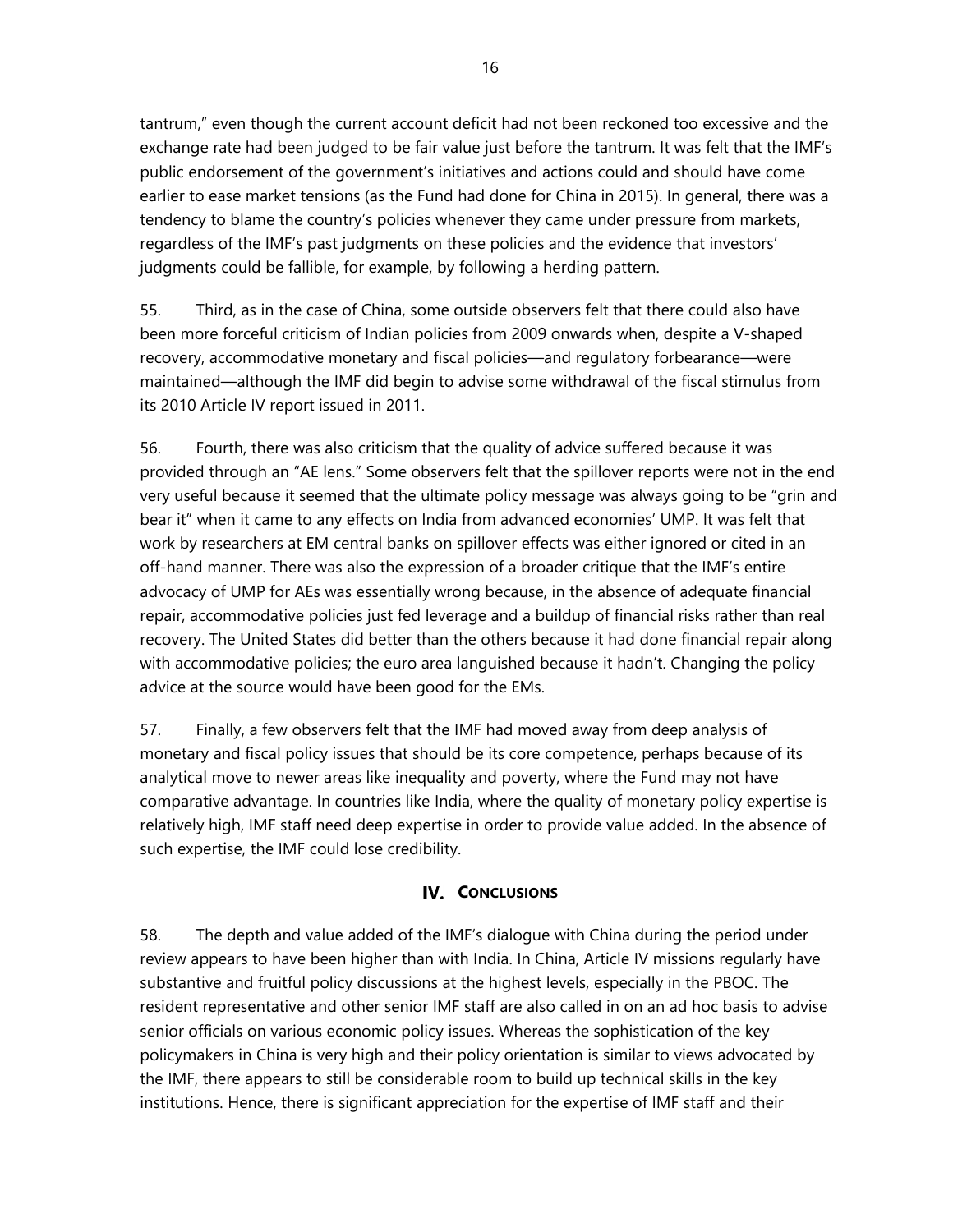contributions in specific areas through technical assistance and the sharing of cross-country views.

59. The IMF's relationship with India seems to be shallower than that with China. There appears to be much less high-level interaction of IMF management and senior officials with the Indian authorities than with the Chinese. Article IV teams engage in useful dialogue that is helpful as a cross-check and for stocktaking, but value added and influence seems less, in part because compared to China there seems less agreement on a shared agenda. For example, some staff felt that there may be an opportunity to build up the IMF's engagement with India through high-level attention, though it would of course require reciprocity from the Indian side. The setting up of the South Asia Regional Training and Technical Assistance Center (SARTTAC) in New Delhi was seen as a positive step to increase India's engagement with the IMF.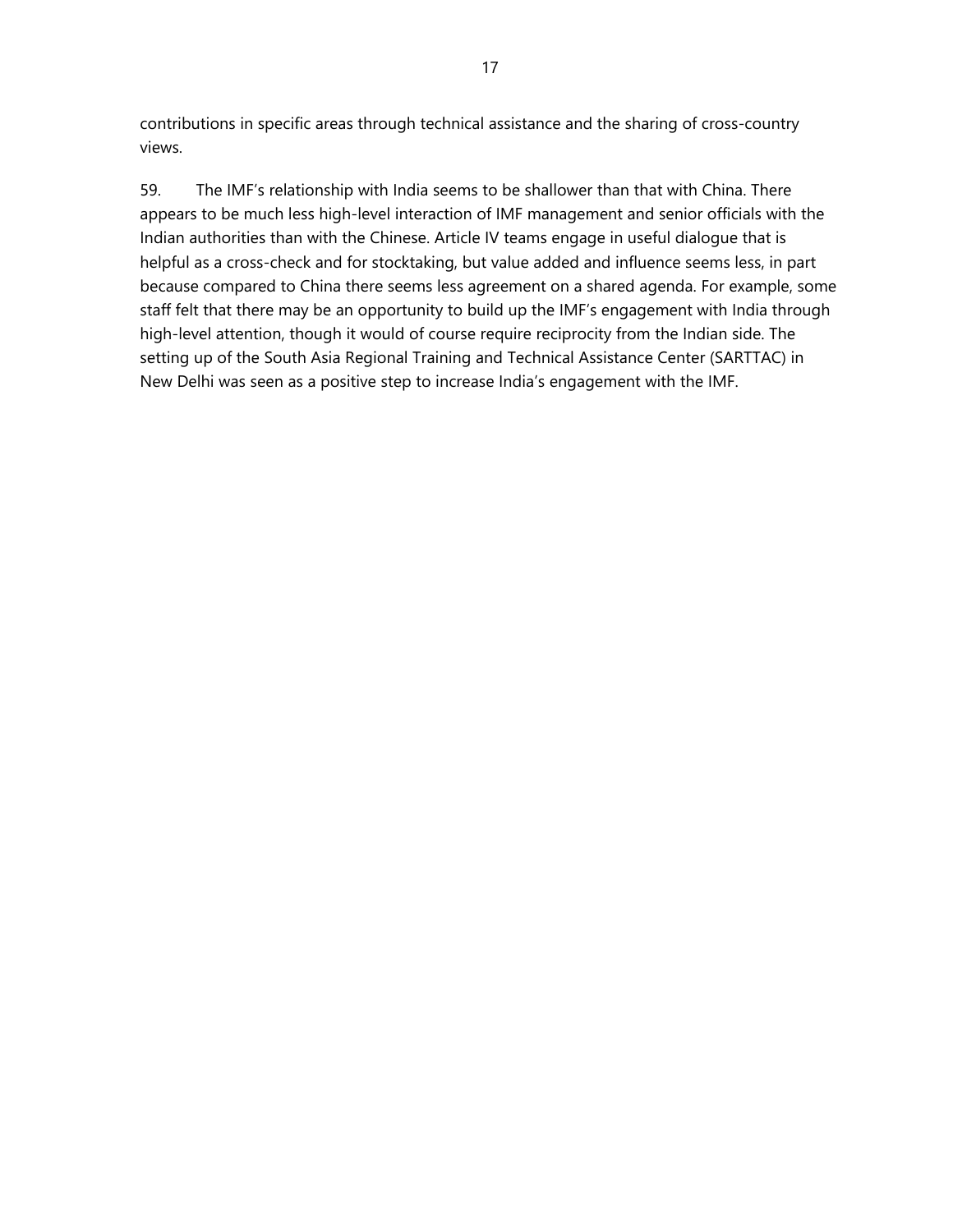#### **REFERENCES**

- International Monetary Fund (IMF), 2011a, "People's Republic of China—2011 Article IV Consultation," Minutes of Executive Board Meeting 11/77–1 (Washington).
- \_\_\_\_\_\_\_\_\_\_, 2011b, "People's Republic of China Spillover Report for the 2011 Article IV Consultation and Selected Issues," IMF Country Report No. 11/193 (Washington).
- \_\_\_\_\_\_\_\_\_\_, 2015, "India: Selected Issues Paper," IMF Country Report No. 16/76, March (Washington).
- \_\_\_\_\_\_\_\_\_\_, China: Various Article IV Staff Reports, 2008–17 (Washington)
- \_\_\_\_\_\_\_\_\_\_, India: Various Article IV Staff Reports, 2008–17 (Washington).
- Klein, Michael, 2019, "IMF Spillover Analysis," Chapter 2 in "IMF's Work on Encouraging International Policy Cooperation," IEO Background Paper No. BP1/19-01/06, (Washington, International Monetary Fund).
- Lagarde, Christine, 2015, "Spillovers from Unconventional Monetary Policy—Lessons for Emerging Markets," Speech, March (Washington: International Monetary Fund).
- Rajan, Raghuram, 2014, "Competitive Monetary Easing: Is it yesterday once more?" Remarks given at the Brookings Institute.
- Rodlauer, Markus, 2013, "Introduction" in IMF and PBC Joint Conference on Capital Flows Management: Lessons from International Experience, (eds., Markus Rodlauer and Papa N'Diaye), pp. iii–iv.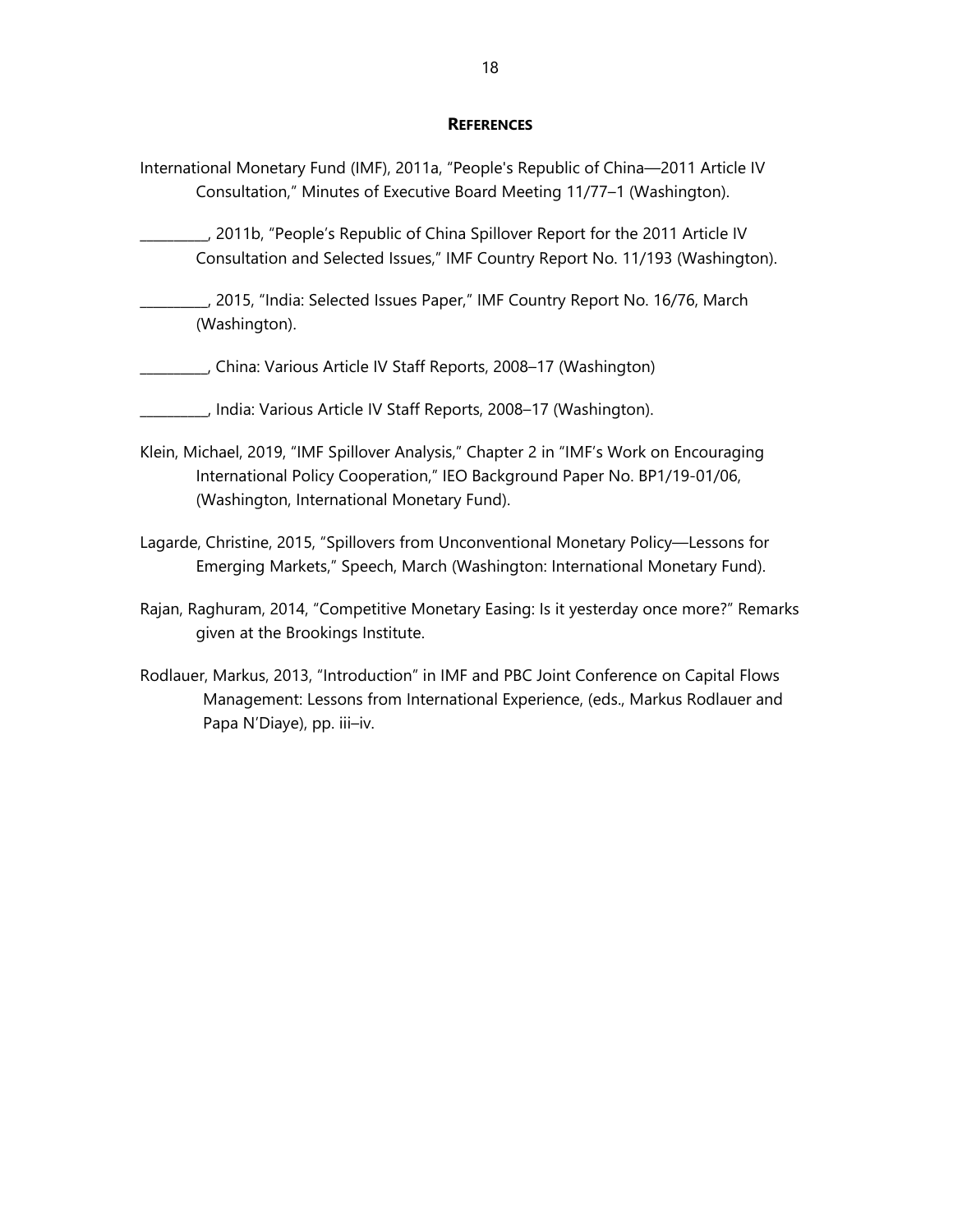# **Chapter 2—Korea and Selected ASEAN Economies**

**Reginald Darius\* and Prakash Loungani†**

<sup>\*</sup> Lead Evaluator, Independent Evaluation Office, IMF.

<sup>†</sup> Assistant Director, Independent Evaluation Office, IMF.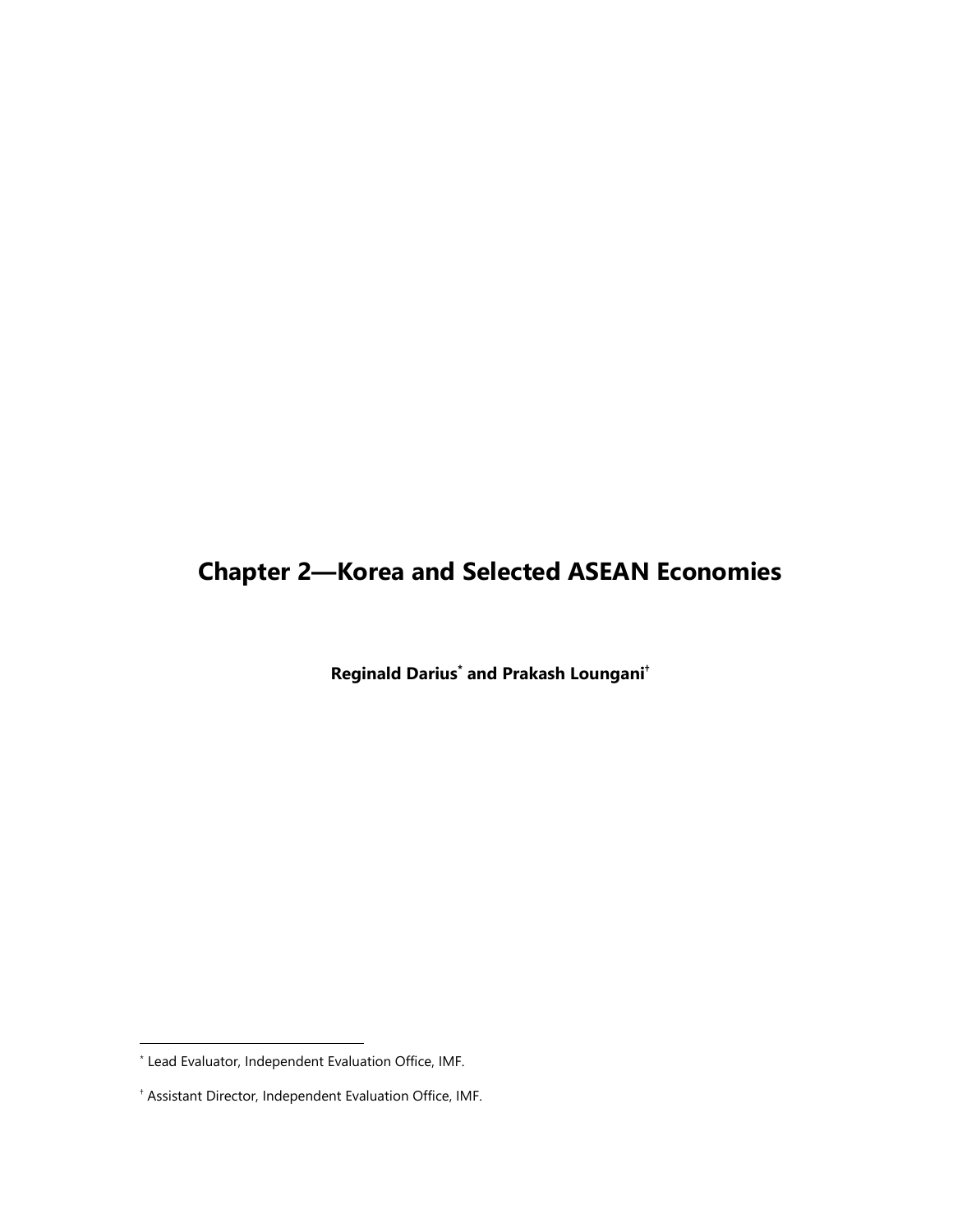## **I.** INTRODUCTION

1. This chapter evaluates IMF advice to Korea and five ASEAN countries (Indonesia, Malaysia, the Philippines, Singapore, and Thailand—the ASEAN5) on dealing with the effects of unconventional monetary policies in the major advanced economies (MAEs). Korea and the ASEAN5 are highly open economies, well integrated into the global trade and financial system, and are subject to substantial spillovers from economic and financial developments in the major advanced economies.1

2. At the start of the Global Financial Crisis (GFC) these economies experienced a downturn and a sharp reduction in capital flows in 2008–09. However, the economies were quite resilient and experienced a turn to capital inflows the following year as the MAEs turned to unconventional monetary policies (UMP). Since 2010, the main challenge has been to manage inflows, though each country has also experienced threat of outflows, such as during the "taper tantrum" of May–June 2013 and more recently as MAEs exit from UMP.

3. This chapter focuses on IMF advice to these countries to manage capital flow volatility, particularly through macroprudential policies (MPP) and capital flow management measures (CFMs). These countries had already been in the forefront on the use of such measures before the GFC.<sup>2</sup> The assessment provides evidence on the extent to which the IMF was able to help the countries adapt these measures to meet the challenges they faced over the past decade. Section II provides background on policy developments in these countries; Section III describes IMF engagement on these issues; and Section IV provides an assessment.

## **ECONOMIC DEVELOPMENTS SINCE THE GFC**

4. All six countries had strong macroeconomic performance prior to the GFC. Annual growth was in the 5–8 percent range, generally underpinned by sound fiscal positions, current account surpluses, and significant holdings of international reserves. Their financial systems were considered sound. The GFC resulted in a synchronized downturn and retrenchment in capital flows to these economies (Annex A1).<sup>3</sup> In Korea, there were intense dollar funding pressures following the collapse of Lehman as Korean banks depended on wholesale sources for about half of their funding. In addition, with a significant share of the equity market held by foreigners, the

-

<sup>1</sup> Although Korea and Singapore are classified as advanced economies, they are sometimes included in the category of emerging markets in this chapter because they faced similar issues related to spillovers created by UMP.

 $<sup>2</sup>$  Malaysia for example made extensive use of capital controls in response to the Asian crisis, and Asia as a region</sup> recorded a sharp increase in the use of macroprudential measures in the period leading up to the GFC (Figure 2).

<sup>&</sup>lt;sup>3</sup> Figure A1 in Annex 1 presents the data on capital flows to each of these countries from 2005 to the present.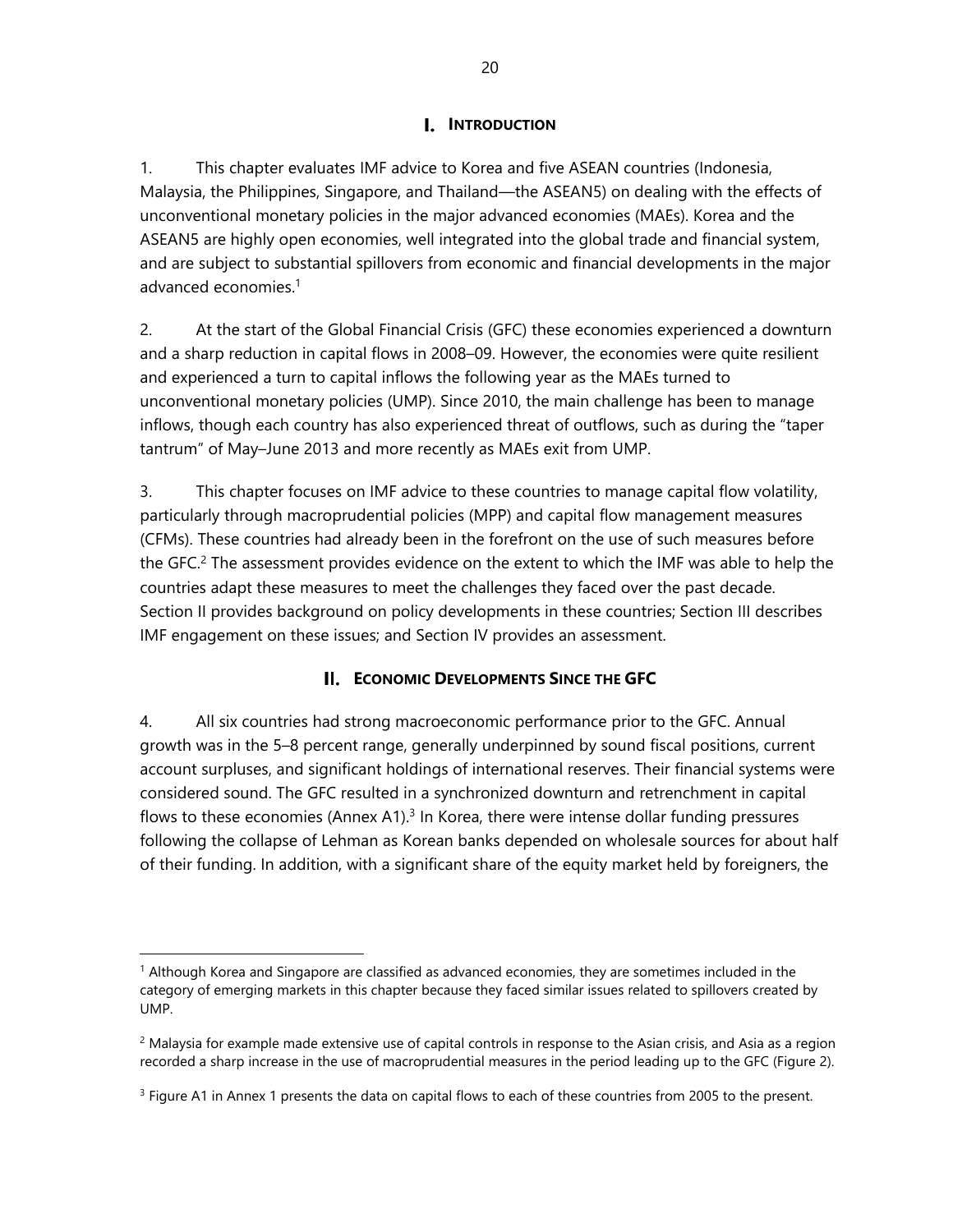

stock market index fell sharply. Among the ASEAN5, the growth slowdown was most pronounced in Singapore and Thailand.

5. The countries implemented a comprehensive package of countercyclical measures in 2008 to mitigate the effects of the GFC. Expansionary fiscal policies were implemented, with Singapore the most aggressive among the ASEAN5. Policy interest rates<sup>4</sup> were reduced sharply; Singapore's monetary authority eased monetary policy by re-centering its exchange rate band to prevent appreciation. Extensive measures to provide liquidity were also undertaken (Yehoue, 2009). In Korea, these included guarantees on banks' external debt, relaxed conditions for won repos, and swap lines from the United States, Japan, and China. The ASEAN5 countries benefited from swap arrangements under the Chiang Mai initiative, although these were never activated, and Singapore also secured a precautionary currency swap agreement with the U.S. Federal Reserve (Fed) as part of the Fed's response to safeguard global dollar liquidity. These measures and buffers helped shore up confidence and bring about quick recoveries.

6. Over 2009–10, with economies recovering and the implementation of UMP in the major advanced economies, concerns turned to dealing with capital inflows, which remained the dominant concern until mid-2013 (Singh, 2014; and Figure 1).

7. The countries used several means of adjustment, including some exchange rate appreciation (Figure A2 in Annex 1), buildup in international reserves (Figure A3), and

<sup>4</sup> The Philippines central bank cut policy rates by 200 basis points between December 2008 and July 2009, the Bank of Thailand by 250 basis points to a historically low level of 1¼ percent, the Bank of Korea and the Bank of Indonesia by about 300 basis points, and Bank Negara Malaysia by 150 basis points.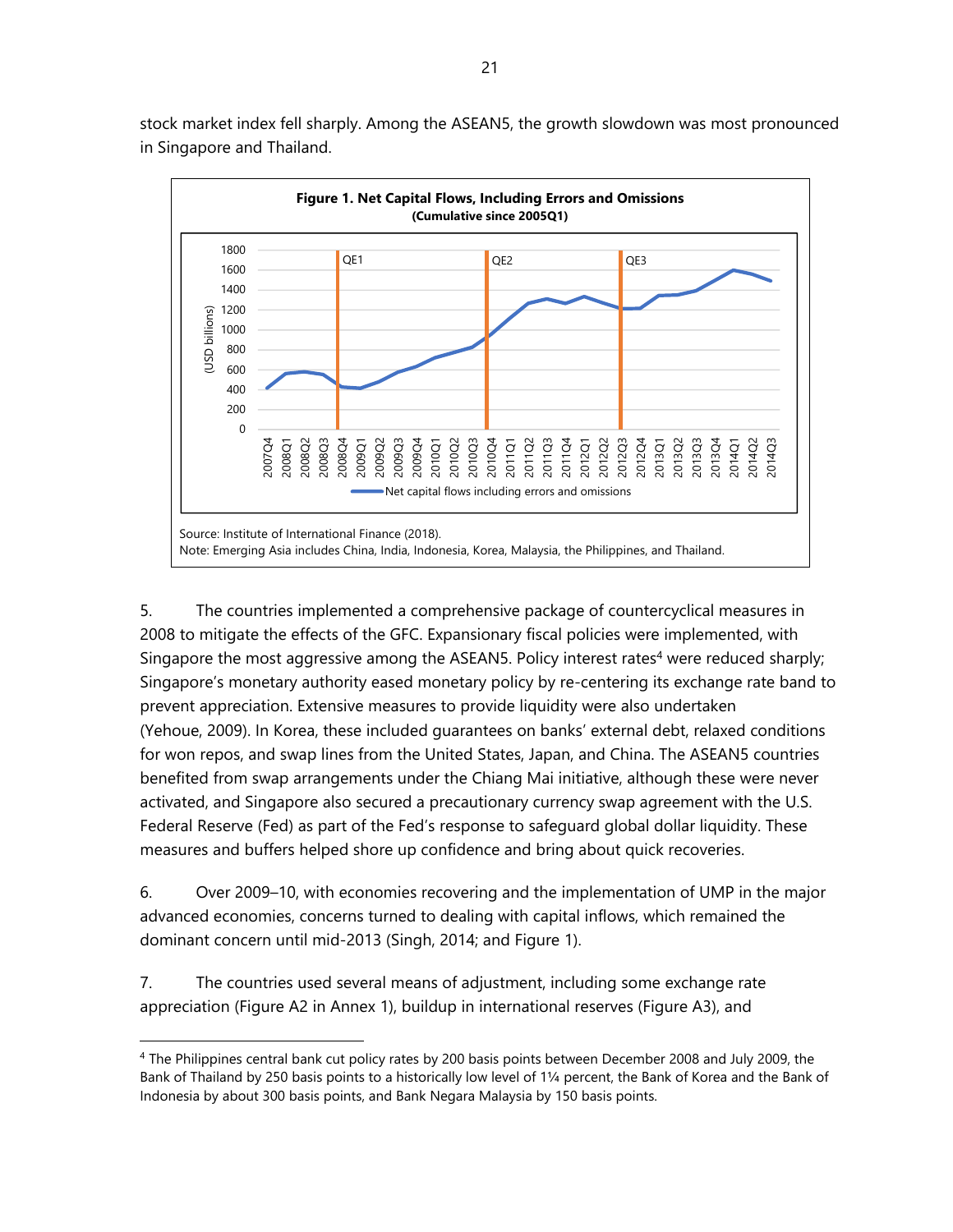liberalization of limits on outward capital flows. Countries were reluctant to implement large adjustments in policy interest rates to cool credit growth and overheated housing markets, because of the fear that these would encourage further capital inflows and compound their challenges. In some countries, the strengthened co-movement of their long-term interest rates with those of advanced economies weakened the ability of the central bank to control domestic financial conditions by changing their policy rates (Kim, 2014; and Miyajima, Mohanty, and Yetman, 2014).

8. A distinctive part of the policy response in Korea and the ASEAN5 over 2010–13 was the extensive use of MPPs and CFMs, particularly the former. While these policies were implemented elsewhere as well, "Asia stands out" in the use of MPP.<sup>5</sup> As shown in the top panel of Figure 2, MPPs were used more extensively in Asia than in other regions, while CFMs were used more extensively in Latin America than in Asia (Figure 2, bottom panel).



<sup>&</sup>lt;sup>5</sup> Zhang and Zoli (2014).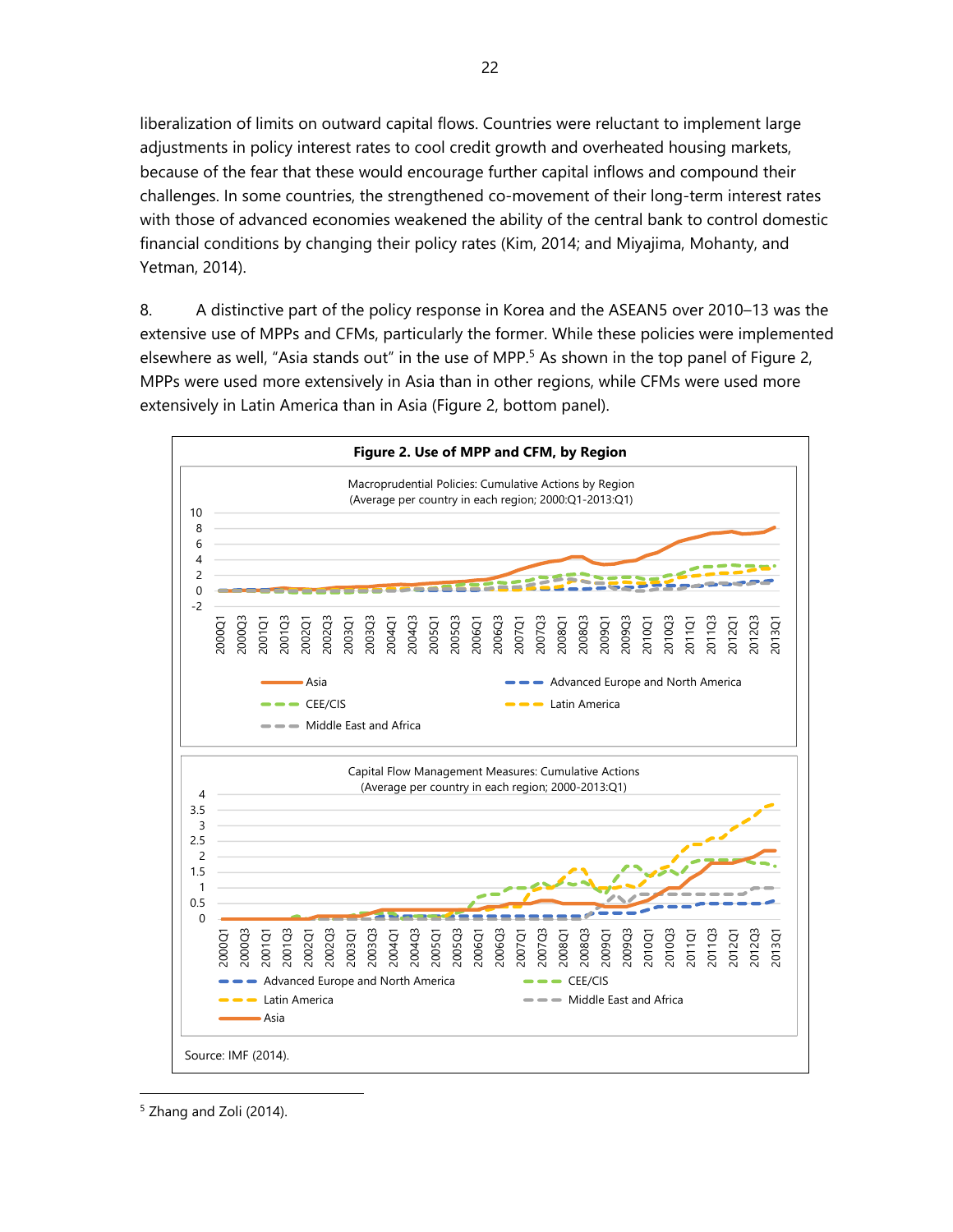9. The main MPP and CFM used by Korea and the ASEAN5 over 2009–13 were the following:

- (i) Caps on loan-to-value (LTV) for real estate lending ratios were the most actively used tool, as several of these economies faced overheating housing markets. Korea and Singapore were the heaviest users in this set of countries;
- (ii) Changes in reserve requirements on local currency deposits (Indonesia, Malaysia, and the Philippines);
- (iii) Levies on foreign currency transactions to prevent excessive build-up of short-term external liabilities, particularly in Korea and the Philippines, where foreign exchangedenominated or indexed loans were more widespread than in other countries. Korea, for example, imposed a levy on bank non-deposit foreign currency liabilities, set a ceiling on bank foreign exchange derivative positions.
- (iv) Residency-based CFMs. CFMs were used in Indonesia and Thailand, included minimum holding periods for central bank bills in the former and withholding taxes for nonresident investors in the latter.

10. The "taper tantrum" of mid-2013 served as a reminder that the challenge could turn quickly from being one of managing inflows to one of dealing with outflows. The countries in question were affected to different degrees. Indonesia's large current account deficit at this juncture stoked investors' concerns, leading to its inclusion in the "fragile five" group of EM economies that were badly hit by the "taper tantrum." In general, however, these countries were able to weather the storm fairly well through a combination of exchange rate adjustment, use of international reserves and loosening of MPP. These countries had gained some experience with using MPP as a countercyclical tool during 2008–09, and this provided some basis for making judgments on how to calibrate these policies to deal with outflows during the taper tantrum.

11. Since 2013, the challenge has again been mainly to deal with inflows, though levels have generally receded, and some countries have gone through brief periods of turmoil when there was a threat of outflows in the context of shifts in global risk aversion. The Fed's turn to exit and the prospects for normalization of monetary policies among other advanced economies have also kept policymakers in these countries attuned to the need to be prepared for future episodes of flow reversals.

## **IMF ENGAGEMENT**

12. Prior to the GFC in 2008, the IMF advice to Korea and ASEAN5 was generally to tighten policies in the context of strong economic performance and looming inflationary pressures. However, once the magnitude of the impact of GFC on the global economy was fully appreciated—and particularly after the collapse of Lehman Brothers—IMF advice quickly turned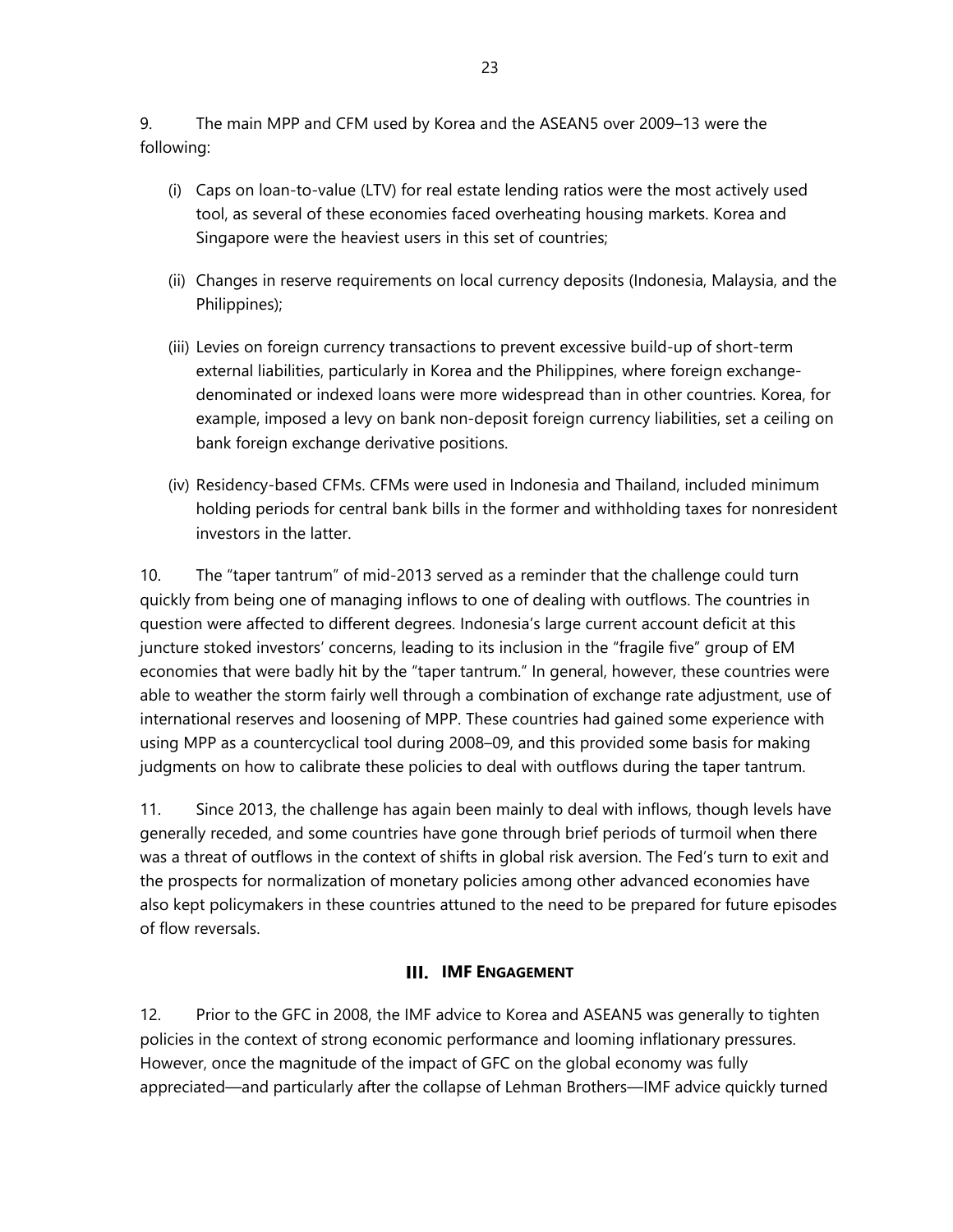to supporting the easing measures taken in these countries. A good illustration is the case of Korea, where the September 2008 Article IV report had urged that "an increase in policy rates would be appropriate at this time," but a month later the Managing Director released a statement welcoming the government's policy package to counter the effects of the GFC (Reuters, 2008).

13. When attention turned to managing the effects of capital inflows, Fund staff generally emphasized the role of exchange rate flexibility as an important adjustment mechanism. In 2009, as capital inflows resumed, staff urged Korea to let the exchange rate fully reflect supply and demand conditions with interventions limited to smoothing operations, advice that was repeated in most Article IV reports since that time. Likewise, Fund staff welcomed steps by the Philippine and Malaysian central banks to allow exchange rates to reflect market forces. That said, the Fund also supported some buildup in international reserves as a useful buffer against future external shocks. By 2012–13, however, reserves were judged to be excessive in the Philippines and Thailand. Fund staff also urged that policy interest rates be used as part of the adjustment process.6 While Fund staff generally urged a faster pace of increases than the authorities were willing to entertain, they were not too critical of the slower pace of responses.

14. While urging adjustments through these traditional interest rate and exchange rate channels, Fund staff were sympathetic to the use of MPP and CFM by these countries, even in advance of the rollout of the Institutional View (IV) on capital flows. The Fund cautioned that CFMs should not substitute for "necessary macroeconomic adjustment"—and mentioned concerns about how effective such measures would be over the medium run—but Article IV staff reports provided considerable support for these steps. For instance, in 2012–13, staff supported the introduction of stricter prudential controls in Korea, Indonesia, and Malaysia, such as tighter limits on car and mortgage lending and tightened LTV limits on mortgages and tighter loan-todeposit ratio (LDR). That year, they also noted that real estate prices had stabilized due to the authorities' effective macroprudential measures, such as the additional stamp duty. Staff also highlighted the success of LTV limits in the Philippines. Staff supported, as discussed below, the use of LTV limits on third mortgages by the Malaysian authorities, noting that it was effective in containing house price growth.

15. By 2013–14, as the Fund's corporate view turned to the use of macroprudential policies as the first line of defense against financial stability risks, Fund staff become very supportive of such measures, drawing on cross-country evidence accumulated about their effectiveness, at least in the short run, to tame credit growth and, in some cases, house price increases

 $6$  Malaysia was an exception as staff supported the authorities' monetary policy framework where interest rates were adjusted in response to domestic inflation and growth conditions.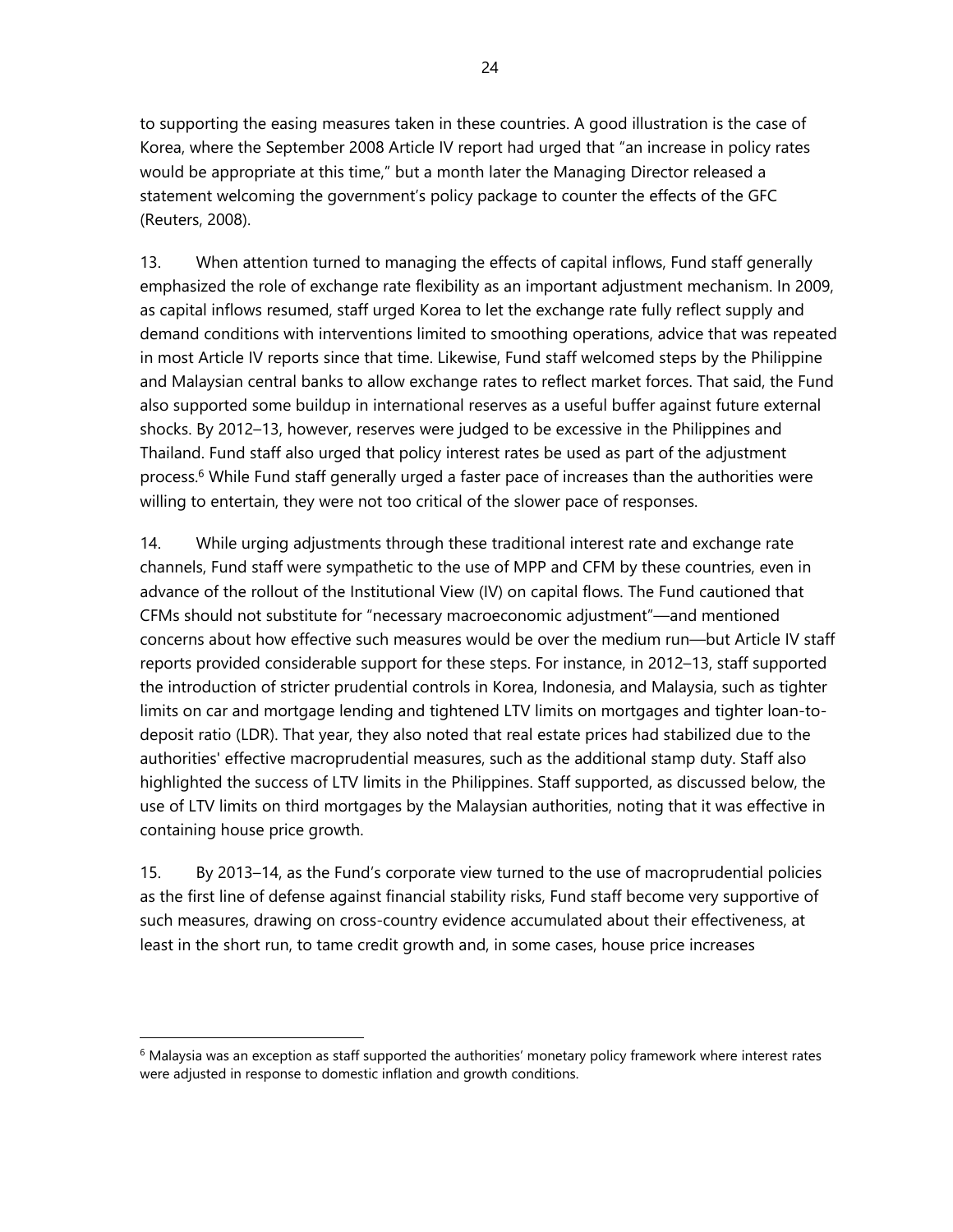$(MF, 2014).$ <sup>7</sup> For example, in the case of Korea, the 2013–14 Article IV staff reports noted the success of measures to curb external funding vulnerabilities of banks by limiting their short-term external debt and reducing foreign currency maturity mismatch. The use of debt-to-income and LTV ratios in Korea was also praised as reducing house price volatility, though staff noted that household debt continued to climb.

16. When the threat of capital outflows loomed after the "taper tantrum," the IMF gave differentiated advice to these countries depending on an assessment of their fundamentals and buffers. For instance, in Korea staff noted in 2013—in work done, after the "taper tantrum," for the 2013 Article IV staff report and reflected subsequently in a working paper—that the country was unlikely to be significantly affected by further turmoil from the U.S. monetary policy normalization (Ree and Choi, 2014). Similarly, in Singapore staff indicated that unwinding from UMP was likely to have minimal impact on Singapore, which partly reflected relatively small holdings of external portfolio liabilities. By contrast, risks associated with exit from UMP were emphasized in the staff reports of Indonesia, the Philippines, and Malaysia from 2012–17 and Thailand in 2013.

17. IMF staff supported the use of measures to supplement macroeconomic policy. In the 2011 Article IV report the IMF indicated that the CFMs introduced by Indonesia (a one-month holding period on sterilization instruments) helped to alter the composition of inflows, reducing reliance on more volatile short-term funding. In 2013, staff welcomed measures in Malaysia to liberalize outflows, including elimination of requirements on residents to convert export earnings into ringgit. In 2013 staff supported amnesties by the Philippines central bank that allowed for foreign repatriation of investment proceeds, arguing that these should be permanent to facilitate outflows of "trapped" funds, together with making the import payment regime more flexible. The Fund noted that CFM might be warranted in the Philippines if macroprudential tools failed to contain financial stability risks. In 2013, staff suggested that Thailand could use capital flow measures to manage capital flow surges when necessary, indicating that CFM can be considered in the event of exchange rate overshooting, amid strong inflows.

18. Recently, some countries in this group (Indonesia, Malaysia, and Singapore) have expressed strong reservations that the IV is being applied too rigidly and with insufficient appreciation of country circumstances. For instance, in December 2016, Malaysia reintroduced measures for conversion of export proceeds into ringgit and a prudential limit on foreign currency investments by residents with domestic ringgit borrowing. The labeling of these measures as CFM has been challenged by the authorities on the grounds that they were taken for prudential reasons rather than to restrict capital flows. Similarly, in 2017 the Indonesian authorities argued that hedging requirements of short-term net FX liabilities should not be

 $<sup>7</sup>$  In 2011, staff had recommended that Korea use monetary policy to "lean against the wind" of financial stability</sup> risks, but this view was dialed back over subsequent years as the Fund's corporate view turned against leaning against the wind.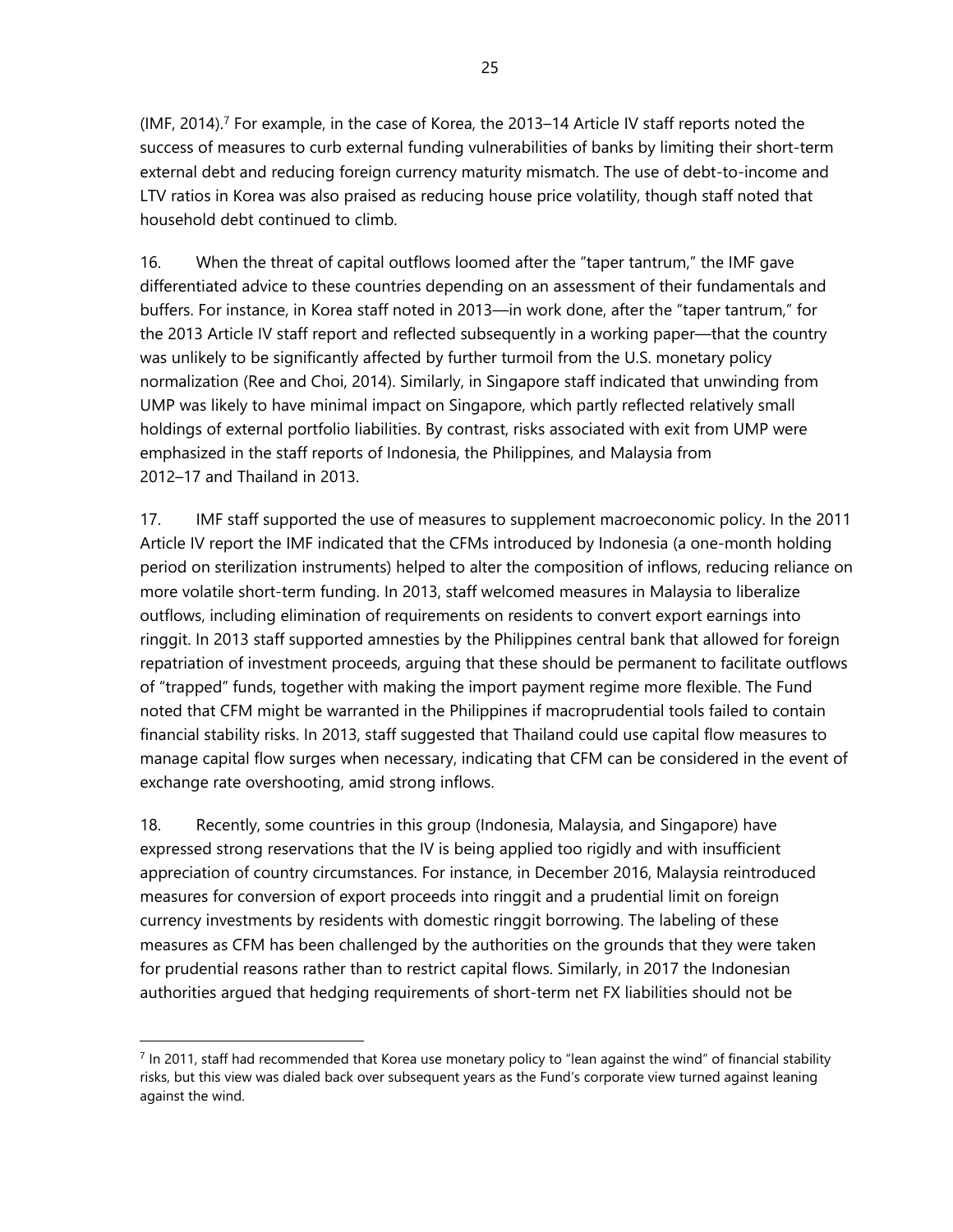labelled as a CFM because it was aimed at ensuring financial stability by encouraging corporate risk management (Agung and others, 2018).

#### **IV.** ASSESSMENT

19. As a broad characterization, authorities in these countries found the IMF to be a valuable and trusted advisor over the past decade. Article IV discussions were welcomed as a useful opportunity to discuss the policy framework and challenges facing the country. Fund country teams were praised as being more open-minded and more "willing to put themselves in the shoes of EMs" than in the past. There was greater acceptance by staff of the complexity of monetary policy formulation in emerging markets and willingness to admit that the standard advice of interest rate changes and exchange rate flexibility needed to be complemented by additional tools.

20. Fund staff were not usually a first port of call in seeking external advice—officials generally used regional counterparts, central banking networks, and BIS staff, who tended to bring greater depth of expertise and understanding. Nevertheless, the Fund was viewed as periodically bringing a fresh pair of eyes to review policies put in place and consider if amendments were needed. Some interviewees noted however that while country teams in the field were sympathetic to "conditions on the ground," they subsequently faced difficulties in getting support for the authorities' views from other departments in the internal review process within the IMF. As a result, to some authorities, Article IV reports sometimes appeared disconnected from the discussions during staff missions.

21. Moving to the details, there was praise for the Fund's alertness to the spillovers on these economies from global developments and the policies of other countries. While the Fund was viewed as a cheerleader for UMP and for advanced economies' view that UMP had positive spillovers for emerging markets, there was also recognition that the Fund had tried to analyze the extent and nature of spillovers through multilateral products such as the spillover reports and its regional and bilateral surveillance. The Fund's regional and bilateral work was considered useful, particularly after the "taper tantrum," in providing reassurance that most countries in the region were resilient enough to withstand the possibility of normalization of monetary conditions in the advanced economies. The authorities also appreciated the Fund's attempts to help emerging markets by bolstering the global financial safety net through the launch of instruments such as the Flexible Credit Line (FCL), although these countries had not used the new instrument.

22. The Fund's work on macroprudential policies was considered particularly useful. Initially, the transfer of knowledge about these policies was as much from the authorities to Fund staff as the other way around. But after 2011, the Fund had moved quickly to create a database of macroprudential policies adopted around the world and—in parallel with efforts from other international organizations such as the BIS and regional entities—had worked hard to distill lessons from the cross-country experience with these policies. The work by country teams reflected in the 2014 Asia *Regional Economic Outlook* was mentioned by some as an example of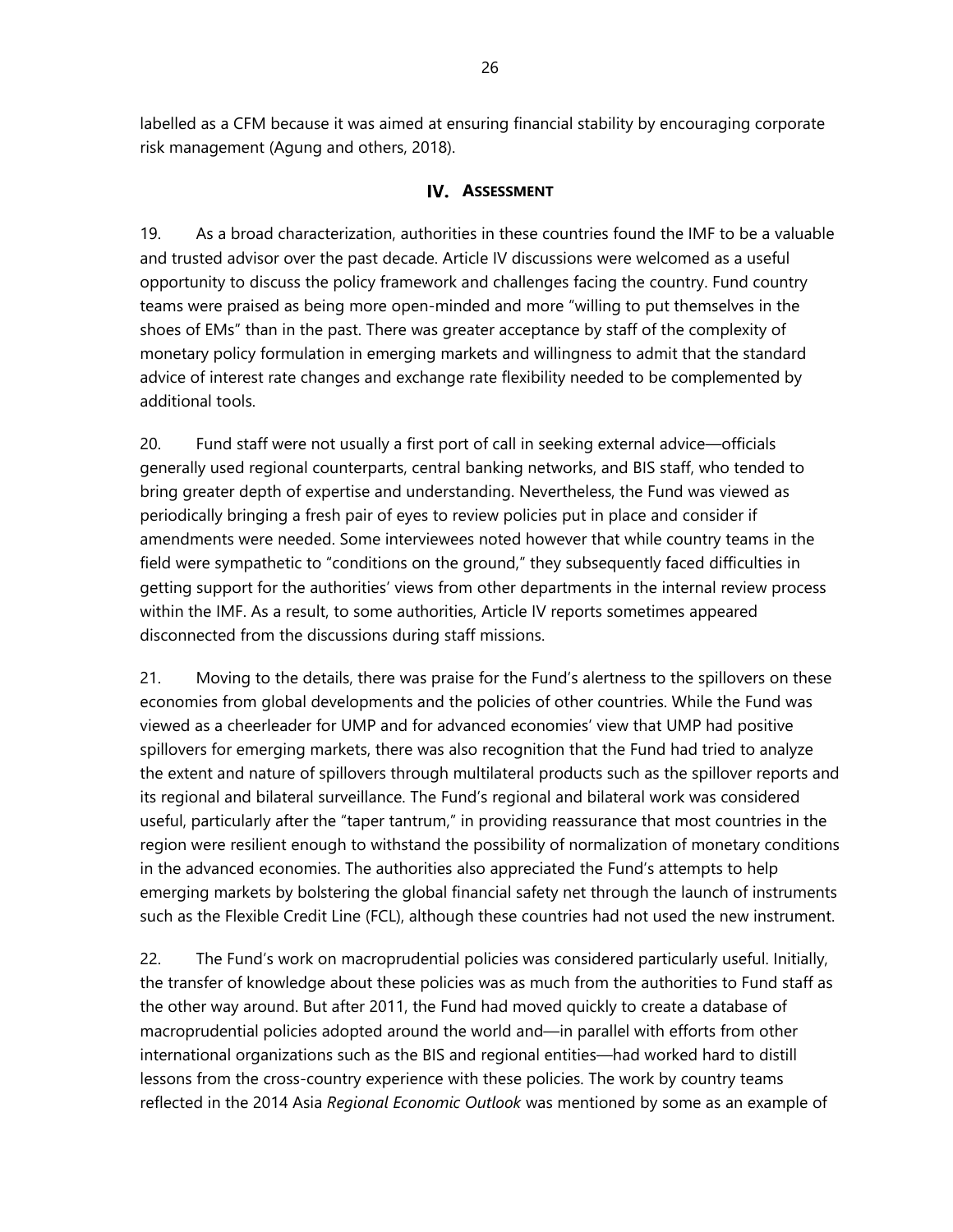useful analytic work done by staff on the impact of macroprudential policies in Asia on managing financial stability risks. In Korea, the authorities stated that Fund analysis of the housing market and subsequent consultations with the Fund had helped in their design of macroprudential policies.

23. The Fund's increased openness on the use of CFMs and the development of the IV were welcomed by officials as a departure from doctrinaire views. That said, it was felt that the IV still unduly limited the possibility of use for CFM within the toolkit of EM policymakers in dealing with volatile capital flows. In interviews with the IEO, central bankers from the region expressed the view that countries should be allowed to use CFM "in a pre-emptive manner" or as part of a simultaneously deployed "package of policy tools" rather than only in the face of pressures from flow surges or reversal, and then to be quickly reversed as the situation eased. This view was publicly expressed by the central bank governor of Malaysia, who stated "we should be able to use capital flows measures preemptively to minimize the overshooting effect from inflows" (Yunus, 2018). $8$  Similarly a stock-taking of the ASEAN experience in using recent "capital safeguard measures" since the Asia crisis in 1998 raised a series of concerns with the application of the IV (ASEAN, 2018).

24. Recent differences of views over whether certain measures are MPP or CFM and broader questioning of the structure and application of the IV has the potential to erode some of the goodwill the Fund has gained over the past decade.

25. The authorities recognized the attempts by the Fund's staff and management in initiating the development of contingent financing instruments. A recent proposal for a short-term liquidity swap was seen as an example of staff's commitment, even though it did not get Board approval in part because of continuing concerns about design features that limited interest. Indonesia was happy to have actively supported the introduction of the FCL at the Board, although it did not utilize the facility because of residual IMF stigma effects from the Asian crisis. This signals that despite the progress made in rebuilding relations, work remains to be done to foster deeper IMF engagement in Asia.

26. In a majority of the countries, the authorities expressed their concern at the high turnover of mission chiefs (in one case the authorities explicitly highlighted this to Fund management as a problem) and the substantial turnover among country teams. The tenure of mission's chiefs to Asia at 2.1 years was the second lowest after Africa,<sup>9</sup> while over 50 percent of economists working on these countries during this period participated in only one mission. The short tenure of IMF economists inhibits the development of in-depth country knowledge.

1

<sup>8</sup> Reprinted in the *Financial Times,* October 16, 2018.

 $9$  Data based on the sample of countries in this evaluation, calculated by IEO staff.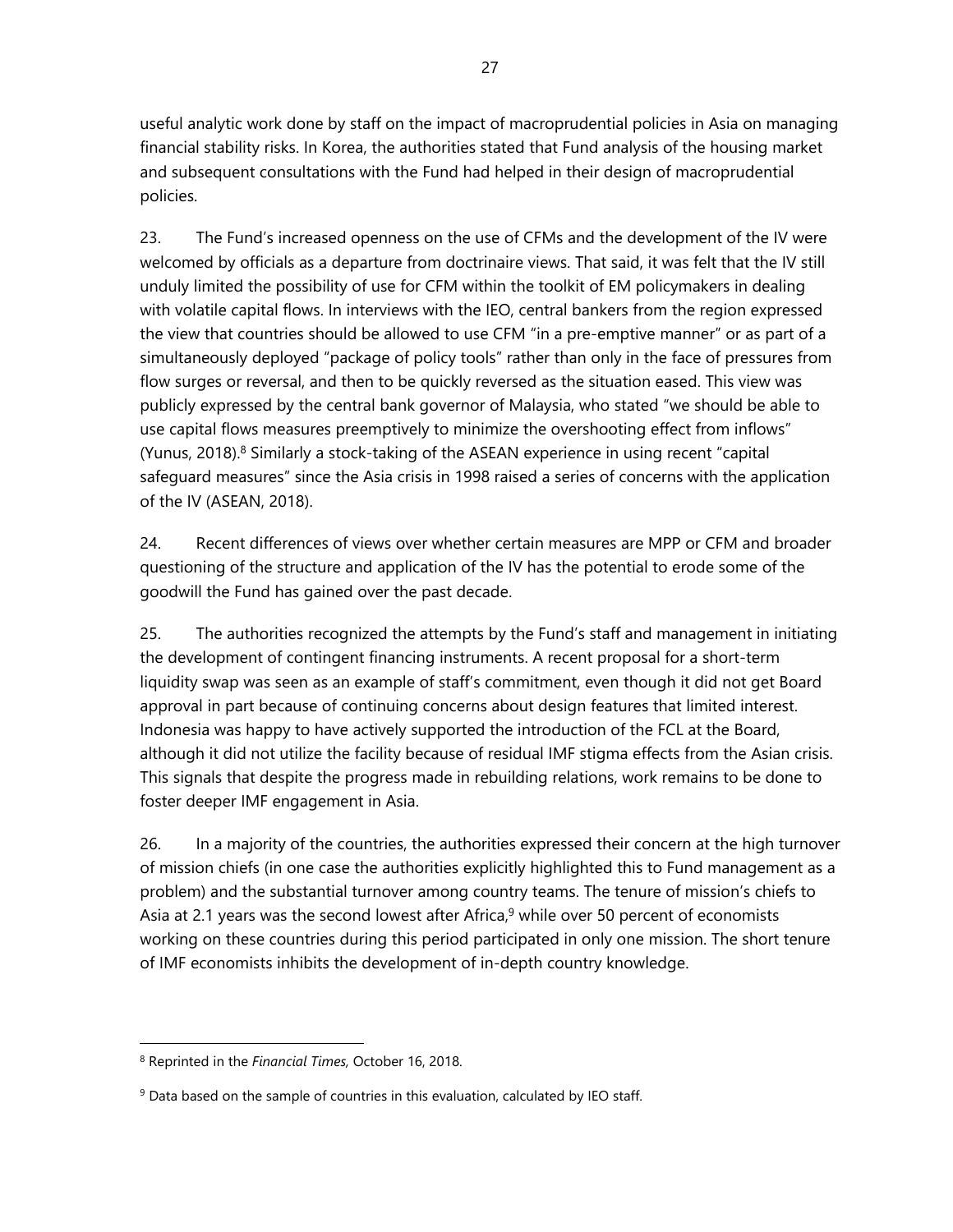## **V.** CONCLUSIONS

27. The Fund has made strides over the past decade in becoming a trusted advisor to Korea and the ASEAN5. It provided sound advice and a sympathetic ear and helped through its analytic work on macroprudential policies and on spillovers. The development of the IV and greater openness to use of capital flow measures was welcomed in the region.

28. To sustain this progress, however, the Fund will have to consider whether it can narrow the distance between the IV as it is currently structured and implemented and the way that many central bankers in the region would like it to be applied. Cutting-edge analytic work on spillovers, as monetary policy normalization proceeds in the advanced economies, and on the efficacy of macroprudential policies will also help maintain the Fund's value added to the region. In addition, the Fund should seek ways to extend the length of staff tenure with a view to enhancing the Fund's traction by facilitating opportunities for staff to deepen their expertise on these economies.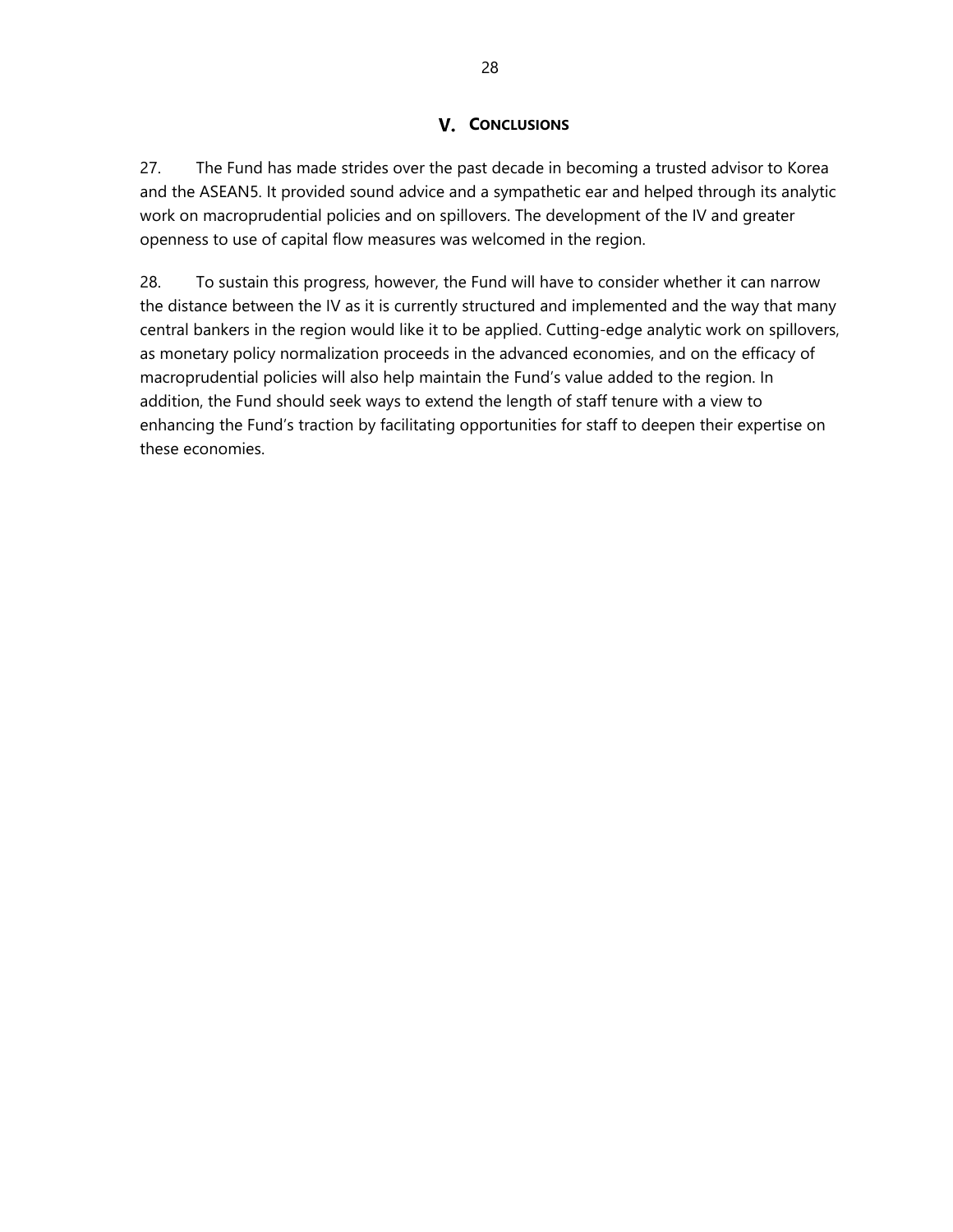

**ANNEX 1. KOREA AND ASEAN: EXTERNAL DEVELOPMENTS**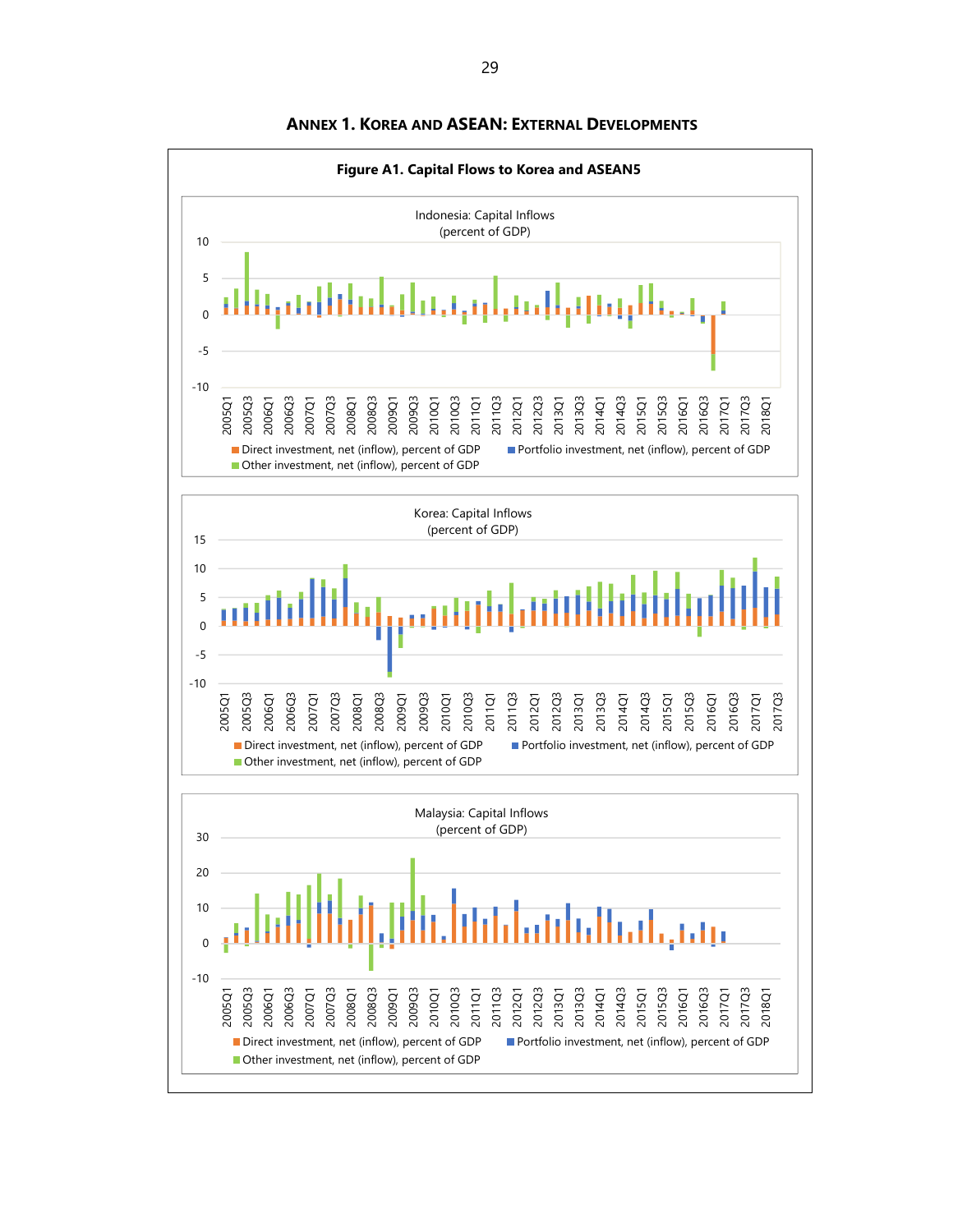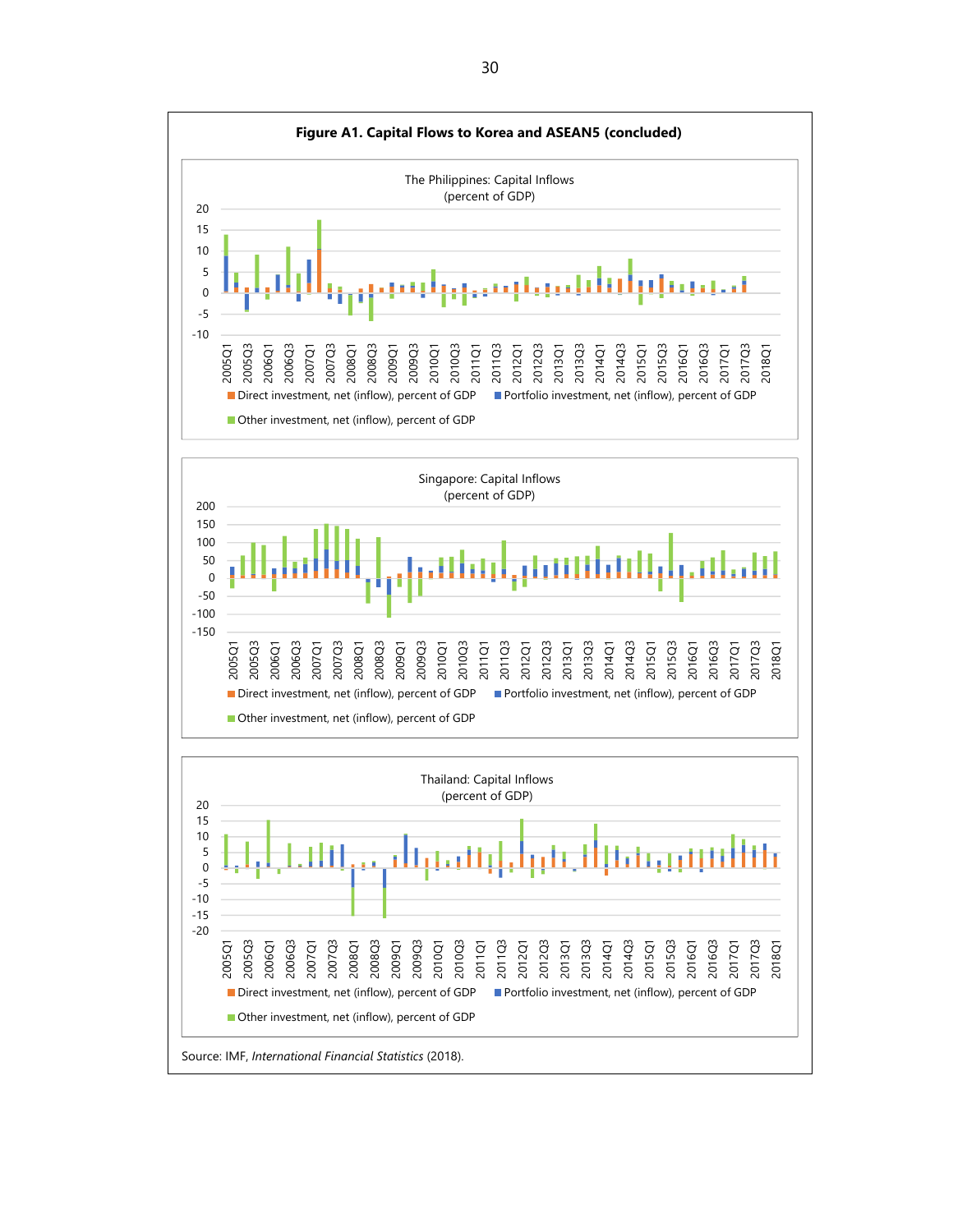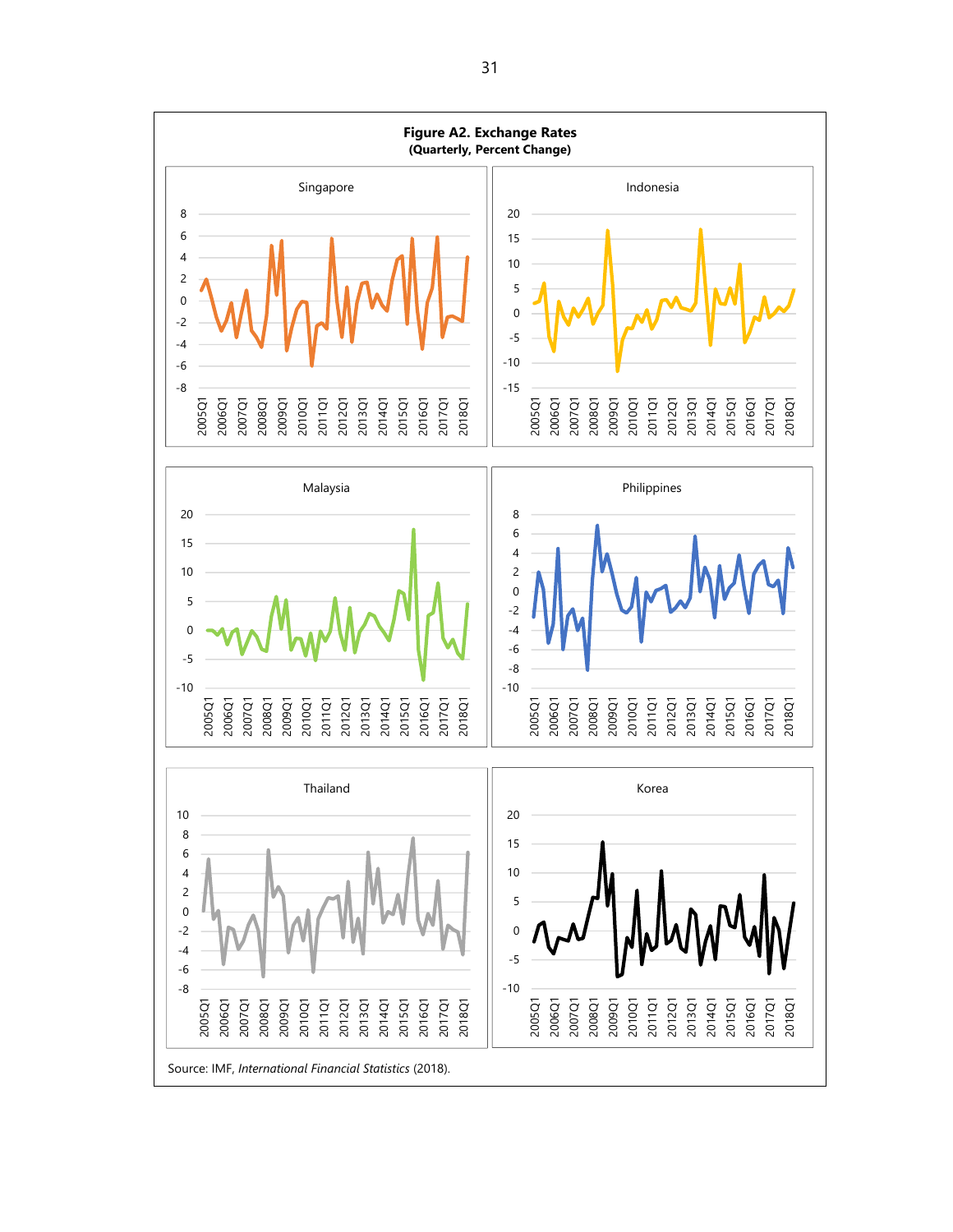